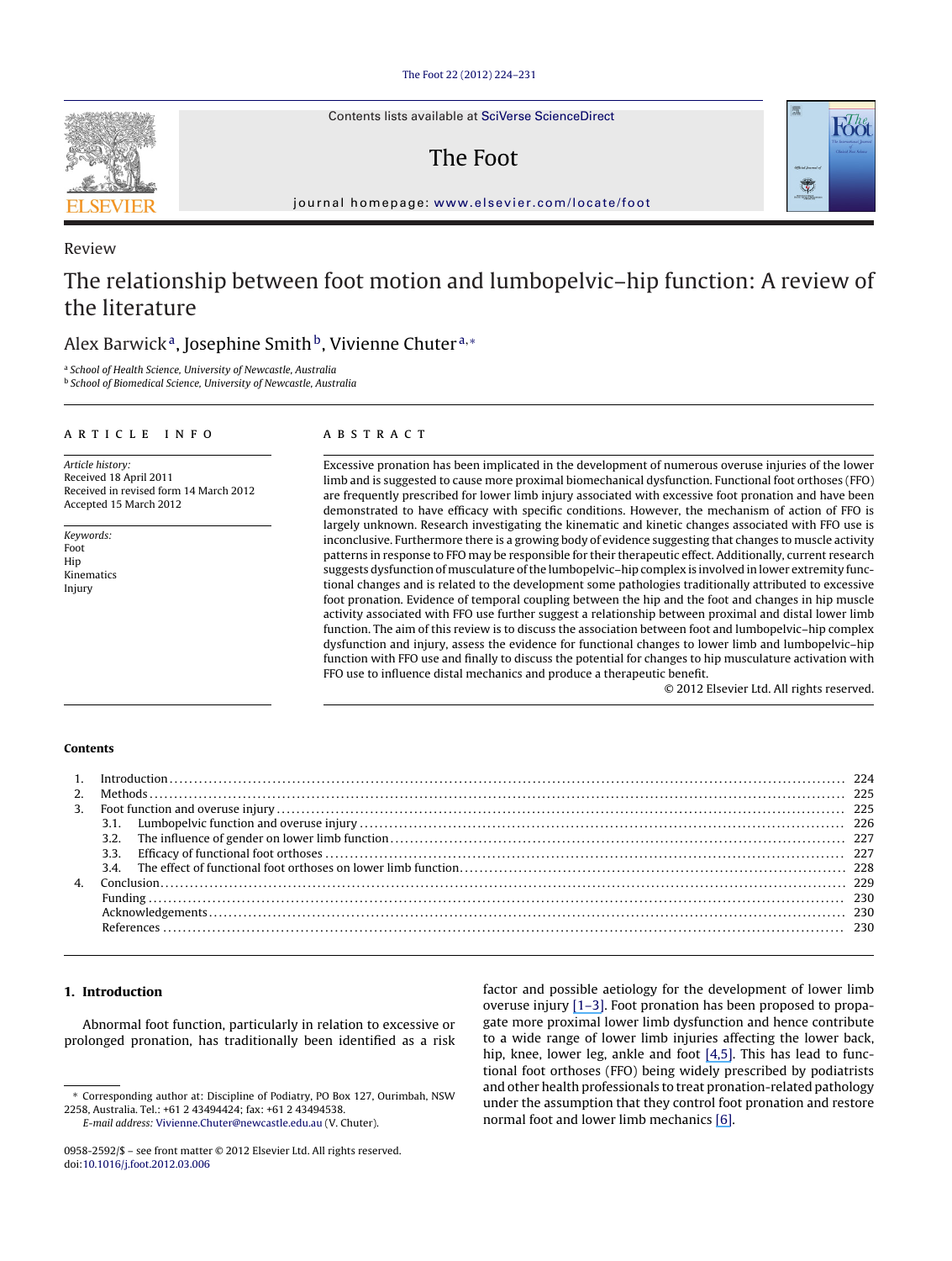Evidence supports the effectiveness of FFO in the management of several lower limb pathologies [\[7](https://www.researchgate.net/publication/6435052_Foot_Orthoses_in_Lower_Limb_Overuse_Conditions_A_Systematic_Review_and_Meta-Analysis?el=1_x_8&enrichId=rgreq-19c4d63d8ead01d979db3fb99b8b0d2d-XXX&enrichSource=Y292ZXJQYWdlOzIyNDAzNzEwNztBUzoyNDE1MjE5MjQ1MDU2MDBAMTQzNDU5NDcyMjUwOA==)[–](#page-6-0)[9](https://www.researchgate.net/publication/244877450_A_clinical_longitudinal_evaluation_of_pre-fabricated_semi-rigid_foot_orthoses_prescribed_to_improve_foot_function?el=1_x_8&enrichId=rgreq-19c4d63d8ead01d979db3fb99b8b0d2d-XXX&enrichSource=Y292ZXJQYWdlOzIyNDAzNzEwNztBUzoyNDE1MjE5MjQ1MDU2MDBAMTQzNDU5NDcyMjUwOA==)[\],](#page-6-0) many of which are also associated with lumbopelvic–hip and particularly gluteus medius (GMed) dysfunction [\[10](https://www.researchgate.net/publication/14050534_Epidemiology_of_Anterior_Cruciate_Ligament_Injuries_in_Soccer?el=1_x_8&enrichId=rgreq-19c4d63d8ead01d979db3fb99b8b0d2d-XXX&enrichSource=Y292ZXJQYWdlOzIyNDAzNzEwNztBUzoyNDE1MjE5MjQ1MDU2MDBAMTQzNDU5NDcyMjUwOA==)[–](#page-6-0)[12](https://www.researchgate.net/publication/288294014_Hip_strength_in_females_with_and_without_patellofemoral_pain?el=1_x_8&enrichId=rgreq-19c4d63d8ead01d979db3fb99b8b0d2d-XXX&enrichSource=Y292ZXJQYWdlOzIyNDAzNzEwNztBUzoyNDE1MjE5MjQ1MDU2MDBAMTQzNDU5NDcyMjUwOA==)[\].](#page-6-0) The link between the lumbopelvic–hip complex and foot function is increasingly being investigated due to the presence of their concomitant dysfunction in the development of lower limb injury [\[5,](https://www.researchgate.net/publication/244877260_Foot_function_and_low_back_pain?el=1_x_8&enrichId=rgreq-19c4d63d8ead01d979db3fb99b8b0d2d-XXX&enrichSource=Y292ZXJQYWdlOzIyNDAzNzEwNztBUzoyNDE1MjE5MjQ1MDU2MDBAMTQzNDU5NDcyMjUwOA==)[1](#page-6-0)[2](https://www.researchgate.net/publication/288294014_Hip_strength_in_females_with_and_without_patellofemoral_pain?el=1_x_8&enrichId=rgreq-19c4d63d8ead01d979db3fb99b8b0d2d-XXX&enrichSource=Y292ZXJQYWdlOzIyNDAzNzEwNztBUzoyNDE1MjE5MjQ1MDU2MDBAMTQzNDU5NDcyMjUwOA==)[–](https://www.researchgate.net/publication/7219818_Anterior_cruciate_ligament_injury_in_female_athletes_Epidemiology?el=1_x_8&enrichId=rgreq-19c4d63d8ead01d979db3fb99b8b0d2d-XXX&enrichSource=Y292ZXJQYWdlOzIyNDAzNzEwNztBUzoyNDE1MjE5MjQ1MDU2MDBAMTQzNDU5NDcyMjUwOA==)[14\]](https://www.researchgate.net/publication/23262743_The_Effect_of_Excessive_Subtalar_Joint_Pronation_on_Patellofemoral_Mechanics_A_Theoretical_Model?el=1_x_8&enrichId=rgreq-19c4d63d8ead01d979db3fb99b8b0d2d-XXX&enrichSource=Y292ZXJQYWdlOzIyNDAzNzEwNztBUzoyNDE1MjE5MjQ1MDU2MDBAMTQzNDU5NDcyMjUwOA==) and the evidence that FFO appear to be effective in the management of these injuries [\[7,](https://www.researchgate.net/publication/6435052_Foot_Orthoses_in_Lower_Limb_Overuse_Conditions_A_Systematic_Review_and_Meta-Analysis?el=1_x_8&enrichId=rgreq-19c4d63d8ead01d979db3fb99b8b0d2d-XXX&enrichSource=Y292ZXJQYWdlOzIyNDAzNzEwNztBUzoyNDE1MjE5MjQ1MDU2MDBAMTQzNDU5NDcyMjUwOA==)[8](https://www.researchgate.net/publication/51420016_Custom-made_foot_orthoses_for_the_treatment_of_foot_pain?el=1_x_8&enrichId=rgreq-19c4d63d8ead01d979db3fb99b8b0d2d-XXX&enrichSource=Y292ZXJQYWdlOzIyNDAzNzEwNztBUzoyNDE1MjE5MjQ1MDU2MDBAMTQzNDU5NDcyMjUwOA==)[\].](#page-6-0)

Research into the functional response of the lower limb to FFO is inconclusive. There is some evidence that small alterations to lower limb kinematics and kinetics occur [\[15\],](#page-6-0) however, such functional change is frequently reported to be subject specific and inconsistent [\[16](https://www.researchgate.net/publication/11923806_Comparison_of_2-dimensional_and_3-dimensional_rearfoot_motion_during_walking?el=1_x_8&enrichId=rgreq-19c4d63d8ead01d979db3fb99b8b0d2d-XXX&enrichSource=Y292ZXJQYWdlOzIyNDAzNzEwNztBUzoyNDE1MjE5MjQ1MDU2MDBAMTQzNDU5NDcyMjUwOA==)[,](#page-6-0)[17](https://www.researchgate.net/publication/12711687_Effect_of_foot_orthoses_on_skeletal_motion_during_running?el=1_x_8&enrichId=rgreq-19c4d63d8ead01d979db3fb99b8b0d2d-XXX&enrichSource=Y292ZXJQYWdlOzIyNDAzNzEwNztBUzoyNDE1MjE5MjQ1MDU2MDBAMTQzNDU5NDcyMjUwOA==)[\].](#page-6-0) There is a growing body of literature indicating that muscle activity patterns are more significantly altered by FFO and may be responsible for their therapeutic effect [\[18\].](#page-6-0)

Just as abnormal foot pronation is thought to propagate proximal pathomechanics, dysfunction of the lumbopelvic–hip complex is proposed to influence the function of more distal structures of the lower limb [\[19\]](https://www.researchgate.net/publication/288809459_Core_stability_and_its_relationship_to_lower_extremity_function_and_injury?el=1_x_8&enrichId=rgreq-19c4d63d8ead01d979db3fb99b8b0d2d-XXX&enrichSource=Y292ZXJQYWdlOzIyNDAzNzEwNztBUzoyNDE1MjE5MjQ1MDU2MDBAMTQzNDU5NDcyMjUwOA==) and may potentially play a role in foot motion [\[20](https://www.researchgate.net/publication/12381143_Contributions_of_proximal_and_distal_moments_to_axial_tibial_rotation_during_walking_and_running?el=1_x_8&enrichId=rgreq-19c4d63d8ead01d979db3fb99b8b0d2d-XXX&enrichSource=Y292ZXJQYWdlOzIyNDAzNzEwNztBUzoyNDE1MjE5MjQ1MDU2MDBAMTQzNDU5NDcyMjUwOA==)[\].](#page-6-0) Interventions targeted at the musculature responsible for stability of the lumbopelvic–hip complex may have potential to alter lower limb mechanics and consequently reduce injury risk. Such proximal correction may play an integral role in producing therapeutic effects seen with FFO use.

The first aim of this review is to discuss the association between foot and lumbopelvic–hip complex dysfunction and injury. Secondly, the review will assess the evidence for functional changes to lower limb and lumbopelvic–hip function with FFO use. Finally, the potential for changes to hip musculature activation with FFO use to influence distal mechanics and produce a therapeutic benefit will be discussed.

#### **2. Methods**

The search strategy for this review consisted of an electronic database search of title and abstract. Databases included MED-LINE (1950–2011), Cinahl (1983–2011), EMBASE (1974–2011) and SPORT discus (1985–2011). Search terms used included foot posture, foot mechanics, lumbopelvic, hip, mechanics, kinetics, kinematics, muscle, injury, foot orthoses and gait. No language restrictions were placed on the search. Titles and abstracts were then reviewed and included where relevant to the review topic in a non-systematic manner. Reference lists of included articles were searched for further relevant articles. All study types were included in order to review the theoretical concepts surrounding foot and lumbopelvic function and foot orthoses as well as empirical evidence. Exclusions were made from kinematic studies using two-dimensional study methods and where ankle-foot orthoses were utilised. Only studies examining systemically healthy adults were considered in order to focus on musculoskeletal overuse injury.

#### **3. Foot function and overuse injury**

The human foot has evolved as the foundation for upright standing and movement [\[21](https://www.researchgate.net/publication/8508355_Fossils_feet_and_the_evolution_of_human_bipedal_locomotion?el=1_x_8&enrichId=rgreq-19c4d63d8ead01d979db3fb99b8b0d2d-XXX&enrichSource=Y292ZXJQYWdlOzIyNDAzNzEwNztBUzoyNDE1MjE5MjQ1MDU2MDBAMTQzNDU5NDcyMjUwOA==)[–](#page-6-0)[23](https://www.researchgate.net/publication/229838855_Evolution_of_the_human_foot_I?el=1_x_8&enrichId=rgreq-19c4d63d8ead01d979db3fb99b8b0d2d-XXX&enrichSource=Y292ZXJQYWdlOzIyNDAzNzEwNztBUzoyNDE1MjE5MjQ1MDU2MDBAMTQzNDU5NDcyMjUwOA==)[\].](#page-6-0) In this role, the foot must support body mass, provide for postural balance, absorb shock, adapt to ground surfaces and transmit forces efficiently during gait and other bipedal activities. This is achieved via a complex series of mutually dependent movements of the joints of the foot [\[24](https://www.researchgate.net/publication/12654398_Biomechanics_of_the_normal_and_abnormal_foot?el=1_x_8&enrichId=rgreq-19c4d63d8ead01d979db3fb99b8b0d2d-XXX&enrichSource=Y292ZXJQYWdlOzIyNDAzNzEwNztBUzoyNDE1MjE5MjQ1MDU2MDBAMTQzNDU5NDcyMjUwOA==)[\].](#page-6-0) Significant movements occur at the talocrural, subtalar, talonavicular, calcaneocuboid and navicular-cuboid joints during the gait cycle [\[25](https://www.researchgate.net/publication/6824920_Rear-foot_mid-foot_and_fore-foot_motion_during_the_stance_phase_of_gait?el=1_x_8&enrichId=rgreq-19c4d63d8ead01d979db3fb99b8b0d2d-XXX&enrichSource=Y292ZXJQYWdlOzIyNDAzNzEwNztBUzoyNDE1MjE5MjQ1MDU2MDBAMTQzNDU5NDcyMjUwOA==)[–](https://www.researchgate.net/publication/5753460_Invasive_in_vivo_measurement_of_rear-_mid-_and_forefoot_motion_during_walking?el=1_x_8&enrichId=rgreq-19c4d63d8ead01d979db3fb99b8b0d2d-XXX&enrichSource=Y292ZXJQYWdlOzIyNDAzNzEwNztBUzoyNDE1MjE5MjQ1MDU2MDBAMTQzNDU5NDcyMjUwOA==)[27](https://www.researchgate.net/publication/6207544_Foot_kinematics_during_walking_measured_using_bone_surface_markers?el=1_x_8&enrichId=rgreq-19c4d63d8ead01d979db3fb99b8b0d2d-XXX&enrichSource=Y292ZXJQYWdlOzIyNDAzNzEwNztBUzoyNDE1MjE5MjQ1MDU2MDBAMTQzNDU5NDcyMjUwOA==)[\].](#page-6-0) Recent investigations highlight the complexity and high individual variation of these tarsal movements [\[28](https://www.researchgate.net/publication/26244847_Lessons_from_dynamic_cadaver_and_invasive_bone_pin_studies_Do_we_know_how_the_foot_really_moves_during_gait?el=1_x_8&enrichId=rgreq-19c4d63d8ead01d979db3fb99b8b0d2d-XXX&enrichSource=Y292ZXJQYWdlOzIyNDAzNzEwNztBUzoyNDE1MjE5MjQ1MDU2MDBAMTQzNDU5NDcyMjUwOA==)[\].](#page-6-0) These articulations can, however, be summarised as the opposing triplanar movements of pronation and supination [\[29\].](#page-6-0) Pronation, occurring at the beginning of the stance phase of gait, flattens the arches of the foot, increases the available motion of the forefoot and serves to absorb shock and allow the foot to adapt to ground surfaces [\[24](https://www.researchgate.net/publication/12654398_Biomechanics_of_the_normal_and_abnormal_foot?el=1_x_8&enrichId=rgreq-19c4d63d8ead01d979db3fb99b8b0d2d-XXX&enrichSource=Y292ZXJQYWdlOzIyNDAzNzEwNztBUzoyNDE1MjE5MjQ1MDU2MDBAMTQzNDU5NDcyMjUwOA==)[\].](#page-6-0) Towards the end of stance, supination of the foot raises the arch and decreases the available motion of the forefoot providing stability and facilitating efficient propulsive phase mechanics [\[24](https://www.researchgate.net/publication/12654398_Biomechanics_of_the_normal_and_abnormal_foot?el=1_x_8&enrichId=rgreq-19c4d63d8ead01d979db3fb99b8b0d2d-XXX&enrichSource=Y292ZXJQYWdlOzIyNDAzNzEwNztBUzoyNDE1MjE5MjQ1MDU2MDBAMTQzNDU5NDcyMjUwOA==)[\].](#page-6-0)

In clinical and research settings abnormal foot posture is typically characterised by a pronated or supinated foot type based on the position of the foot in static stance [\[30](https://www.researchgate.net/publication/10752455_Reliability_of_the_Foot_Posture_Index_and_Traditional_Measures_of_Foot_Position?el=1_x_8&enrichId=rgreq-19c4d63d8ead01d979db3fb99b8b0d2d-XXX&enrichSource=Y292ZXJQYWdlOzIyNDAzNzEwNztBUzoyNDE1MjE5MjQ1MDU2MDBAMTQzNDU5NDcyMjUwOA==)[\].](#page-6-0) Traditionally, these foot types were determined by deviation of the subtalar joint from the neutral position or observing the height of the arch [\[31](https://www.researchgate.net/publication/12360913_Measurements_used_to_characterize_the_foot_and_the_medial_longitudinal_arch_Reliability_and_validity?el=1_x_8&enrichId=rgreq-19c4d63d8ead01d979db3fb99b8b0d2d-XXX&enrichSource=Y292ZXJQYWdlOzIyNDAzNzEwNztBUzoyNDE1MjE5MjQ1MDU2MDBAMTQzNDU5NDcyMjUwOA==)[\].](#page-6-0) More recently developed methods, such as the Foot Posture Index, incorporate multiple joint positions across all anatomical planes [\[32](https://www.researchgate.net/publication/7582564_Development_and_Validation_of_a_Novel_Rating_System_for_Scoring_Standing_Foot_Posture_The_Foot_Posture_Index?el=1_x_8&enrichId=rgreq-19c4d63d8ead01d979db3fb99b8b0d2d-XXX&enrichSource=Y292ZXJQYWdlOzIyNDAzNzEwNztBUzoyNDE1MjE5MjQ1MDU2MDBAMTQzNDU5NDcyMjUwOA==)[\].](#page-6-0) Given the natural variation in foot motion previously described, these may be a more accurate measure of foot type [\[32](https://www.researchgate.net/publication/7582564_Development_and_Validation_of_a_Novel_Rating_System_for_Scoring_Standing_Foot_Posture_The_Foot_Posture_Index?el=1_x_8&enrichId=rgreq-19c4d63d8ead01d979db3fb99b8b0d2d-XXX&enrichSource=Y292ZXJQYWdlOzIyNDAzNzEwNztBUzoyNDE1MjE5MjQ1MDU2MDBAMTQzNDU5NDcyMjUwOA==)[\].](#page-6-0) However, no standard approach to measurement and classification of foot type has been adopted due to concerns over the reliability of these measures and their validity in reflecting dynamic motion [\[29\].](#page-6-0)

Proposed interdependence of the musculoskeletal structures of the lower limbs indicates that function of the foot is related to that of proximal structures [\[5](https://www.researchgate.net/publication/244877260_Foot_function_and_low_back_pain?el=1_x_8&enrichId=rgreq-19c4d63d8ead01d979db3fb99b8b0d2d-XXX&enrichSource=Y292ZXJQYWdlOzIyNDAzNzEwNztBUzoyNDE1MjE5MjQ1MDU2MDBAMTQzNDU5NDcyMjUwOA==)[\].](#page-6-0) Both extremes of foot type have been linked with lower limb injury. A supinated foot posture that displays little closed chain pronation has been reported as a risk factor for impact-related pathology [\[2\]](https://www.researchgate.net/publication/7839426_Foot_Type_and_Overuse_Injury_in_Triathletes?el=1_x_8&enrichId=rgreq-19c4d63d8ead01d979db3fb99b8b0d2d-XXX&enrichSource=Y292ZXJQYWdlOzIyNDAzNzEwNztBUzoyNDE1MjE5MjQ1MDU2MDBAMTQzNDU5NDcyMjUwOA==) due to a reduced capacity to attenuate shock [\[24](https://www.researchgate.net/publication/12654398_Biomechanics_of_the_normal_and_abnormal_foot?el=1_x_8&enrichId=rgreq-19c4d63d8ead01d979db3fb99b8b0d2d-XXX&enrichSource=Y292ZXJQYWdlOzIyNDAzNzEwNztBUzoyNDE1MjE5MjQ1MDU2MDBAMTQzNDU5NDcyMjUwOA==)[\].](#page-6-0) Considerably more research has been performed on the relationship between pronated foot type and overuse injury. Pronated foot types have been associated with stress fractures [\[33](https://www.researchgate.net/publication/12802934_The_Effect_of_Foot_Structure_and_Range_of_Motion_on_Musculoskeletal_Overuse_Injuries?el=1_x_8&enrichId=rgreq-19c4d63d8ead01d979db3fb99b8b0d2d-XXX&enrichSource=Y292ZXJQYWdlOzIyNDAzNzEwNztBUzoyNDE1MjE5MjQ1MDU2MDBAMTQzNDU5NDcyMjUwOA==)[\],](#page-6-0) tibial stress fractures [\[1](https://www.researchgate.net/publication/5862882_Association_between_foot_type_and_tibial_stress_injuries_A_systematic_review?el=1_x_8&enrichId=rgreq-19c4d63d8ead01d979db3fb99b8b0d2d-XXX&enrichSource=Y292ZXJQYWdlOzIyNDAzNzEwNztBUzoyNDE1MjE5MjQ1MDU2MDBAMTQzNDU5NDcyMjUwOA==)[\],](#page-6-0) medial tibial stress syndrome [\[34,](https://www.researchgate.net/publication/11777007_Factors_Contributing_to_the_Development_of_Medial_Tibial_Stress_Syndrome_in_High_School_Runners?el=1_x_8&enrichId=rgreq-19c4d63d8ead01d979db3fb99b8b0d2d-XXX&enrichSource=Y292ZXJQYWdlOzIyNDAzNzEwNztBUzoyNDE1MjE5MjQ1MDU2MDBAMTQzNDU5NDcyMjUwOA==)[35](https://www.researchgate.net/publication/8613912_The_Incidence_and_Risk_Factors_in_the_Development_of_Medial_Tibial_Stress_Syndrome_Among_Naval_Recruits?el=1_x_8&enrichId=rgreq-19c4d63d8ead01d979db3fb99b8b0d2d-XXX&enrichSource=Y292ZXJQYWdlOzIyNDAzNzEwNztBUzoyNDE1MjE5MjQ1MDU2MDBAMTQzNDU5NDcyMjUwOA==)[\],](#page-6-0) knee pain [\[3,](https://www.researchgate.net/publication/23244444_The_Correlation_Between_Pes_Planus_and_Anterior_Knee_or_Intermittent_Low_Back_Pain?el=1_x_8&enrichId=rgreq-19c4d63d8ead01d979db3fb99b8b0d2d-XXX&enrichSource=Y292ZXJQYWdlOzIyNDAzNzEwNztBUzoyNDE1MjE5MjQ1MDU2MDBAMTQzNDU5NDcyMjUwOA==)[3](#page-6-0)[6](https://www.researchgate.net/publication/23262588_Visual_Assessment_of_Foot_Type_and_Relationship_of_Foot_Type_to_Lower_Extremity_Injury?el=1_x_8&enrichId=rgreq-19c4d63d8ead01d979db3fb99b8b0d2d-XXX&enrichSource=Y292ZXJQYWdlOzIyNDAzNzEwNztBUzoyNDE1MjE5MjQ1MDU2MDBAMTQzNDU5NDcyMjUwOA==)[\],](#page-6-0) anterior cruciate ligament injury [\[37,](https://www.researchgate.net/publication/7221619_Risk_factors_for_anterior_cruciate_ligament_injury_in_high_school_and_college_athletes?el=1_x_8&enrichId=rgreq-19c4d63d8ead01d979db3fb99b8b0d2d-XXX&enrichSource=Y292ZXJQYWdlOzIyNDAzNzEwNztBUzoyNDE1MjE5MjQ1MDU2MDBAMTQzNDU5NDcyMjUwOA==)[3](#page-6-0)[8\]](https://www.researchgate.net/publication/7221446_Incidence_of_Hyperpronation_in_the_ACL_Injured_Knee_A_Clinical_Perspective?el=1_x_8&enrichId=rgreq-19c4d63d8ead01d979db3fb99b8b0d2d-XXX&enrichSource=Y292ZXJQYWdlOzIyNDAzNzEwNztBUzoyNDE1MjE5MjQ1MDU2MDBAMTQzNDU5NDcyMjUwOA==) and low back pain [\[3](https://www.researchgate.net/publication/23244444_The_Correlation_Between_Pes_Planus_and_Anterior_Knee_or_Intermittent_Low_Back_Pain?el=1_x_8&enrichId=rgreq-19c4d63d8ead01d979db3fb99b8b0d2d-XXX&enrichSource=Y292ZXJQYWdlOzIyNDAzNzEwNztBUzoyNDE1MjE5MjQ1MDU2MDBAMTQzNDU5NDcyMjUwOA==)[\].](#page-6-0) However, not all studies investigating this relationship have supported the connection between foot pronation and injury [\[2,](https://www.researchgate.net/publication/7839426_Foot_Type_and_Overuse_Injury_in_Triathletes?el=1_x_8&enrichId=rgreq-19c4d63d8ead01d979db3fb99b8b0d2d-XXX&enrichSource=Y292ZXJQYWdlOzIyNDAzNzEwNztBUzoyNDE1MjE5MjQ1MDU2MDBAMTQzNDU5NDcyMjUwOA==)[3](#page-6-0)[9,](https://www.researchgate.net/publication/15291829_Foot_morphology_characteristics_and_risk_of_exercise-related_injury?el=1_x_8&enrichId=rgreq-19c4d63d8ead01d979db3fb99b8b0d2d-XXX&enrichSource=Y292ZXJQYWdlOzIyNDAzNzEwNztBUzoyNDE1MjE5MjQ1MDU2MDBAMTQzNDU5NDcyMjUwOA==)[4](#page-6-0)[0\]](https://www.researchgate.net/publication/10933108_Risk_factors_for_lower_extremity_injury_A_review_of_the_literature?el=1_x_8&enrichId=rgreq-19c4d63d8ead01d979db3fb99b8b0d2d-XXX&enrichSource=Y292ZXJQYWdlOzIyNDAzNzEwNztBUzoyNDE1MjE5MjQ1MDU2MDBAMTQzNDU5NDcyMjUwOA==) and the reasons for such pathophysiological connections remain uncertain [\[41\].](#page-6-0)

The proposed connection linking foot pronation aetiologically to injury involves the propagation of abnormal mechanics proximally. In theory, excessive pronation is coupled with excessive internal rotation of the tibia and femur [\[14,](https://www.researchgate.net/publication/23262743_The_Effect_of_Excessive_Subtalar_Joint_Pronation_on_Patellofemoral_Mechanics_A_Theoretical_Model?el=1_x_8&enrichId=rgreq-19c4d63d8ead01d979db3fb99b8b0d2d-XXX&enrichSource=Y292ZXJQYWdlOzIyNDAzNzEwNztBUzoyNDE1MjE5MjQ1MDU2MDBAMTQzNDU5NDcyMjUwOA==)[42](https://www.researchgate.net/publication/19962747_Pathomechanics_of_structural_foot_deformities?el=1_x_8&enrichId=rgreq-19c4d63d8ead01d979db3fb99b8b0d2d-XXX&enrichSource=Y292ZXJQYWdlOzIyNDAzNzEwNztBUzoyNDE1MjE5MjQ1MDU2MDBAMTQzNDU5NDcyMjUwOA==)[\],](#page-6-0) a valgus knee position [\[42,](https://www.researchgate.net/publication/19962747_Pathomechanics_of_structural_foot_deformities?el=1_x_8&enrichId=rgreq-19c4d63d8ead01d979db3fb99b8b0d2d-XXX&enrichSource=Y292ZXJQYWdlOzIyNDAzNzEwNztBUzoyNDE1MjE5MjQ1MDU2MDBAMTQzNDU5NDcyMjUwOA==)[4](#page-6-0)[3\]](https://www.researchgate.net/publication/23148229_Proximal_and_Distal_Influences_on_Hip_and_Knee_Kinematics_in_Runners_With_Patellofemoral_Pain_During_a_Prolonged_Run?el=1_x_8&enrichId=rgreq-19c4d63d8ead01d979db3fb99b8b0d2d-XXX&enrichSource=Y292ZXJQYWdlOzIyNDAzNzEwNztBUzoyNDE1MjE5MjQ1MDU2MDBAMTQzNDU5NDcyMjUwOA==) and anterior pelvic tilt [\[5](https://www.researchgate.net/publication/244877260_Foot_function_and_low_back_pain?el=1_x_8&enrichId=rgreq-19c4d63d8ead01d979db3fb99b8b0d2d-XXX&enrichSource=Y292ZXJQYWdlOzIyNDAzNzEwNztBUzoyNDE1MjE5MjQ1MDU2MDBAMTQzNDU5NDcyMjUwOA==)[\].](#page-6-0) This positioning places stress on related musculoskeletal structures, which predisposes to overuse injury via microtrauma incurred over many repetitions of the gait cycle [\[24](https://www.researchgate.net/publication/12654398_Biomechanics_of_the_normal_and_abnormal_foot?el=1_x_8&enrichId=rgreq-19c4d63d8ead01d979db3fb99b8b0d2d-XXX&enrichSource=Y292ZXJQYWdlOzIyNDAzNzEwNztBUzoyNDE1MjE5MjQ1MDU2MDBAMTQzNDU5NDcyMjUwOA==)[\].](#page-6-0)

Within the foot, abnormal pronation results in disruption of the midfoot which places extra strain on supporting structures of the arches such as the plantar fascia [\[44](https://www.researchgate.net/publication/12654399_The_windlass_mechanism_of_the_foot_A_mechanical_model_to_explain_pathology?el=1_x_8&enrichId=rgreq-19c4d63d8ead01d979db3fb99b8b0d2d-XXX&enrichSource=Y292ZXJQYWdlOzIyNDAzNzEwNztBUzoyNDE1MjE5MjQ1MDU2MDBAMTQzNDU5NDcyMjUwOA==)[\].](#page-6-0) Additionally, prolonged stance phase pronation causes instability of the forefoot that results in altered propulsive phase mechanics [\[44](https://www.researchgate.net/publication/12654399_The_windlass_mechanism_of_the_foot_A_mechanical_model_to_explain_pathology?el=1_x_8&enrichId=rgreq-19c4d63d8ead01d979db3fb99b8b0d2d-XXX&enrichSource=Y292ZXJQYWdlOzIyNDAzNzEwNztBUzoyNDE1MjE5MjQ1MDU2MDBAMTQzNDU5NDcyMjUwOA==)[\].](#page-6-0) Instability of the forefoot occurring with prolonged pronation is associated with first metatarsophalangeal joint dysfunction including a functional restriction of hallux dorsiflexion (functional hallux limitus) and an inefficient propulsive phase. Compensatory gait patterns including prolonged forefoot inversion, propulsive instability and postural perturbations are suggested to cause altered patterns of weight flow through the foot [\[45,](https://www.researchgate.net/publication/14833736_Gait_style_as_an_etiology_to_chronic_postural_pain_Part_I_Functional_hallux_limitus?el=1_x_8&enrichId=rgreq-19c4d63d8ead01d979db3fb99b8b0d2d-XXX&enrichSource=Y292ZXJQYWdlOzIyNDAzNzEwNztBUzoyNDE1MjE5MjQ1MDU2MDBAMTQzNDU5NDcyMjUwOA==)[46](https://www.researchgate.net/publication/14940066_Gait_style_as_an_etiology_to_chronic_postural_pain_Part_II_Postural_compensatory_process?el=1_x_8&enrichId=rgreq-19c4d63d8ead01d979db3fb99b8b0d2d-XXX&enrichSource=Y292ZXJQYWdlOzIyNDAzNzEwNztBUzoyNDE1MjE5MjQ1MDU2MDBAMTQzNDU5NDcyMjUwOA==)[\].](#page-6-0)

At the lower leg and thigh there is evidence that a pronated foot type is associated with excessive internal limb rotation [\[47,](#page-6-0)[48\]](https://www.researchgate.net/publication/14849018_Effects_of_arch_height_of_the_foot_on_angular_motion_of_the_lower_extremities_in_running?el=1_x_8&enrichId=rgreq-19c4d63d8ead01d979db3fb99b8b0d2d-XXX&enrichSource=Y292ZXJQYWdlOzIyNDAzNzEwNztBUzoyNDE1MjE5MjQ1MDU2MDBAMTQzNDU5NDcyMjUwOA==) and delayed external tibial rotation [\[47\]](#page-6-0) during running. This internal limb position is proposed to place the patella laterally on the femur, predisposing to patella maltracking and patellofemoral pain syndrome [\[14](https://www.researchgate.net/publication/23262743_The_Effect_of_Excessive_Subtalar_Joint_Pronation_on_Patellofemoral_Mechanics_A_Theoretical_Model?el=1_x_8&enrichId=rgreq-19c4d63d8ead01d979db3fb99b8b0d2d-XXX&enrichSource=Y292ZXJQYWdlOzIyNDAzNzEwNztBUzoyNDE1MjE5MjQ1MDU2MDBAMTQzNDU5NDcyMjUwOA==)[\].](#page-6-0) In the frontal plane, eversion of the rearfoot has been associated with a valgus position of the knee [\[49\].](#page-6-0) This is thought to create compression of the lateral knee compartment [\[14](https://www.researchgate.net/publication/23262743_The_Effect_of_Excessive_Subtalar_Joint_Pronation_on_Patellofemoral_Mechanics_A_Theoretical_Model?el=1_x_8&enrichId=rgreq-19c4d63d8ead01d979db3fb99b8b0d2d-XXX&enrichSource=Y292ZXJQYWdlOzIyNDAzNzEwNztBUzoyNDE1MjE5MjQ1MDU2MDBAMTQzNDU5NDcyMjUwOA==)[\].](#page-6-0)

Foot posture has been suggested to affect more proximal structures with generalised excessive or prolonged foot pronation associated with transient functional shortening of the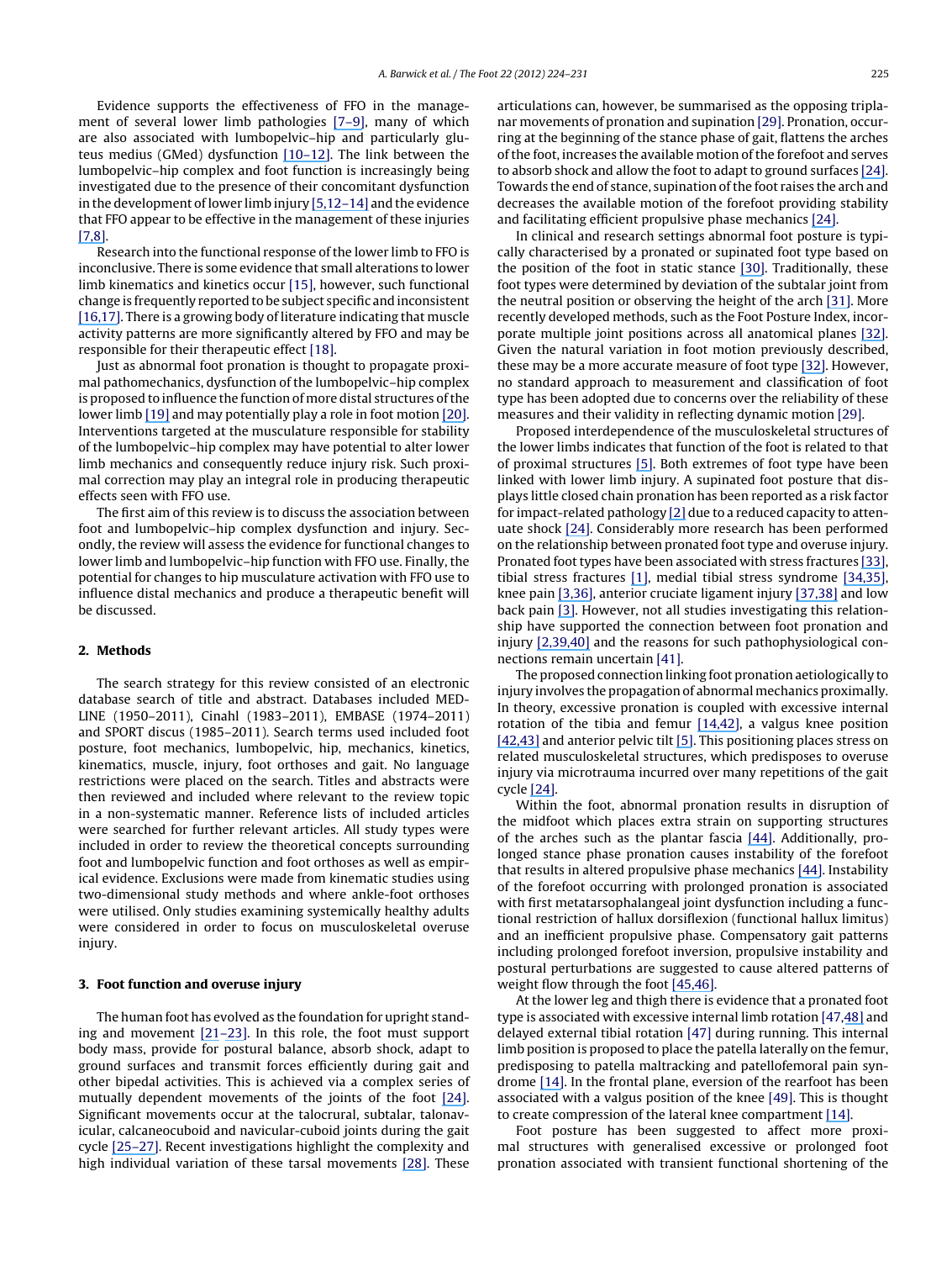**Table 1**

Summary of the evidence for the association between foot pronation and proximal kinematics during gait in adults.

| Paper                       | Subjects (control:<br>pronated)       | Activity               | Foot posture measurement                                                                      | Outcome measures                                                                                                                                                                                                | Findings associated with<br>pronation                                                                                                                                                                                                                        |  |
|-----------------------------|---------------------------------------|------------------------|-----------------------------------------------------------------------------------------------|-----------------------------------------------------------------------------------------------------------------------------------------------------------------------------------------------------------------|--------------------------------------------------------------------------------------------------------------------------------------------------------------------------------------------------------------------------------------------------------------|--|
| Dierks et al. [43]          | Forty (correlation<br>study)          | Running<br>(treadmill) | Arch index                                                                                    | Knee motion - frontal plane                                                                                                                                                                                     | None                                                                                                                                                                                                                                                         |  |
| Houck et al. [108]          | Twenty-one (7:14)<br>Walking          |                        | Forefoot varus exceeding 10°<br>Rearfoot everted in static<br>stance<br>Navicular drop of 10° | Rearfoot motion - sagittal and<br>frontal planes<br>First metatarsal motion -<br>sagittal plane<br>First metatarsophalangeal joint<br>motion - frontal plane                                                    | Greater rearfoot inversion at<br>heel strike and 96% stance<br>Greater rearfoot eversion at<br>28% stance<br>Greater first metatarsal<br>dorsiflexion                                                                                                        |  |
| Hunt et al. [109]           | Nineteen males<br>(correlation study) | Walking                | Static rearfoot eversion<br>Medial arch angle                                                 | Rearfoot motion - all planes                                                                                                                                                                                    | Greater maximum eversion                                                                                                                                                                                                                                     |  |
| Hunt and Smith<br>[110]     | Thirty-three males<br>(18:15)         | Walking                | Clinician determined                                                                          | Rearfoot motion - all planes                                                                                                                                                                                    | Greater rearfoot plantarflexion<br>of the at 21% stance<br>Less forefoot adduction at toe<br>off<br>Less overall transverse plane<br>motion                                                                                                                  |  |
| McClay and Manal<br>[111]   | Eighteen (9:9)                        | Running<br>(treadmill) | Greater than $18^\circ$ rearfoot<br>eversion during running                                   | Rearfoot motion - all planes<br>Knee motion - all planes                                                                                                                                                        | Greater peak rearfoot eversion<br>Greater everted position at<br>heel strike and toe off<br>Greater peak knee flexion<br>Lower peak knee adduction<br>and adduction excursion<br>Greater rearfoot dorsiflexion,<br>eversion<br>Greater knee flexion velocity |  |
| Nawoczenski et al.<br>[112] | Twenty (10:10)                        | Running<br>(treadmill) | Radiographic measurements                                                                     | Rearfoot motion - frontal plane<br>Tibial motion - transverse<br>plane<br>Coupling of rearfoot and tibial<br>motion                                                                                             | Coupling ratio: greater frontal<br>plane motion relative to tibial<br>transverse plane motion                                                                                                                                                                |  |
| Nigg et al. [48]            | Thirty (correlation<br>study)         | Running                | Arch height                                                                                   | Rearfoot motion - frontal plane<br>Tibial motion - transverse<br>plane<br>Transfer of rearfoot motion to<br>tibial motion                                                                                       | Less transfer of rearfoot<br>eversion to internal tibial<br>motion.                                                                                                                                                                                          |  |
| Williams et al. [49]        | Forty (20:20)                         | Running                | Arch ratio                                                                                    | Rearfoot motion - frontal plane<br>Tibial motion - transverse<br>plane<br>Knee motion-transverse and<br>sagittal planes<br>Coupling of rearfoot and tibial<br>motion<br>Coupling of rearfoot and knee<br>motion | Greater rearfoot eversion<br>excursion<br>Greater rearfoot eversion<br>velocity<br>Greater peak knee flexion<br>Coupling ratio: greater frontal<br>plane motion relative to tibial<br>transverse plane motion                                                |  |

limb, increased internal rotation of the lower limb and a more anteriorly rotated pelvis position. The altered pelvis position is hypothesised to place increased strain on muscles of the pelvis and hip including iliopsoas, piriformis and gluteal musculature [\[5](https://www.researchgate.net/publication/244877260_Foot_function_and_low_back_pain?el=1_x_8&enrichId=rgreq-19c4d63d8ead01d979db3fb99b8b0d2d-XXX&enrichSource=Y292ZXJQYWdlOzIyNDAzNzEwNztBUzoyNDE1MjE5MjQ1MDU2MDBAMTQzNDU5NDcyMjUwOA==)[\].](#page-6-0) There is subsequent narrowing of the greater sciatic notch and compression of the sciatic nerve due to anterior rotation of the pelvis potentially causing sagittal plane wedging of intervertebral discs [\[50,](https://www.researchgate.net/publication/16742197_An_interpretation_of_the_pronation_syndrome_and_foot_types_of_patients_with_low_back_pain?el=1_x_8&enrichId=rgreq-19c4d63d8ead01d979db3fb99b8b0d2d-XXX&enrichSource=Y292ZXJQYWdlOzIyNDAzNzEwNztBUzoyNDE1MjE5MjQ1MDU2MDBAMTQzNDU5NDcyMjUwOA==)[51\].](#page-6-0) Additionally, functional changes associated with excessive foot pronation are suggested to place significant strain of the sacroiliac and lumbosacral joints and to cause lumbosacral instability [\[51\].](#page-6-0) Despite this strong theoretical basis linking foot function to biomechanical dysfunction of the lower limb and consequent injury, empirical support is still lacking. Current research investigating foot pronation and proximal kinematic function is summarised in Table 1.

#### 3.1. Lumbopelvic function and overuse injury

The role of instability and dysfunction of the lumbopelvic–hip complex in the development of overuse lower limb injury is becoming increasingly apparent [\[19](https://www.researchgate.net/publication/288809459_Core_stability_and_its_relationship_to_lower_extremity_function_and_injury?el=1_x_8&enrichId=rgreq-19c4d63d8ead01d979db3fb99b8b0d2d-XXX&enrichSource=Y292ZXJQYWdlOzIyNDAzNzEwNztBUzoyNDE1MjE5MjQ1MDU2MDBAMTQzNDU5NDcyMjUwOA==)[\].](#page-6-0) This complex consists of the musculoskeletal structures of the lumbar spine, pelvis and hip. Where musculature of this complex is dysfunctional in terms of flexibility, strength and neuromuscular activation, force distribution and transfer across joints is disturbed and structures are predisposed to injury [\[52](https://www.researchgate.net/publication/41191581_Kinesiology_of_the_Hip_A_Focus_on_Muscular_Actions?el=1_x_8&enrichId=rgreq-19c4d63d8ead01d979db3fb99b8b0d2d-XXX&enrichSource=Y292ZXJQYWdlOzIyNDAzNzEwNztBUzoyNDE1MjE5MjQ1MDU2MDBAMTQzNDU5NDcyMjUwOA==)[\].](#page-6-0) Deficits within this complex have been linked with low back pain [\[53,](https://www.researchgate.net/publication/223730850_Back_and_hip_extensor_fatigability_in_chronic_low_back_pain_patients_and_controls?el=1_x_8&enrichId=rgreq-19c4d63d8ead01d979db3fb99b8b0d2d-XXX&enrichSource=Y292ZXJQYWdlOzIyNDAzNzEwNztBUzoyNDE1MjE5MjQ1MDU2MDBAMTQzNDU5NDcyMjUwOA==)[54](https://www.researchgate.net/publication/11868256_Relationship_Between_Hip_Muscle_Imbalance_and_Occurrence_of_Low_Back_Pain_in_Collegiate_Athletes?el=1_x_8&enrichId=rgreq-19c4d63d8ead01d979db3fb99b8b0d2d-XXX&enrichSource=Y292ZXJQYWdlOzIyNDAzNzEwNztBUzoyNDE1MjE5MjQ1MDU2MDBAMTQzNDU5NDcyMjUwOA==)[\],](#page-6-0) patellofemoral pain syndrome [\[12](https://www.researchgate.net/publication/288294014_Hip_strength_in_females_with_and_without_patellofemoral_pain?el=1_x_8&enrichId=rgreq-19c4d63d8ead01d979db3fb99b8b0d2d-XXX&enrichSource=Y292ZXJQYWdlOzIyNDAzNzEwNztBUzoyNDE1MjE5MjQ1MDU2MDBAMTQzNDU5NDcyMjUwOA==)[\],](#page-6-0) iliotibial band friction syndrome [\[11\]](https://www.researchgate.net/publication/12361904_Hip_Abductor_Weakness_in_Distance_Runners_with_Iliotibial_Band_Syndrome?el=1_x_8&enrichId=rgreq-19c4d63d8ead01d979db3fb99b8b0d2d-XXX&enrichSource=Y292ZXJQYWdlOzIyNDAzNzEwNztBUzoyNDE1MjE5MjQ1MDU2MDBAMTQzNDU5NDcyMjUwOA==) and anterior cruciate ligament injury [\[10](https://www.researchgate.net/publication/14050534_Epidemiology_of_Anterior_Cruciate_Ligament_Injuries_in_Soccer?el=1_x_8&enrichId=rgreq-19c4d63d8ead01d979db3fb99b8b0d2d-XXX&enrichSource=Y292ZXJQYWdlOzIyNDAzNzEwNztBUzoyNDE1MjE5MjQ1MDU2MDBAMTQzNDU5NDcyMjUwOA==)[\].](#page-6-0) In particular, alterations to neuromuscular activation of GMed has been related to pathology including ankle hypermobility [\[55](https://www.researchgate.net/publication/14659297_Ankle_inversion_injury_and_hypermobility_Effect_on_hip_and_ankle_muscle_electromyography_onset_latency?el=1_x_8&enrichId=rgreq-19c4d63d8ead01d979db3fb99b8b0d2d-XXX&enrichSource=Y292ZXJQYWdlOzIyNDAzNzEwNztBUzoyNDE1MjE5MjQ1MDU2MDBAMTQzNDU5NDcyMjUwOA==)[\],](#page-7-0) ankle injury [\[56](https://www.researchgate.net/publication/14933017_Local_sensation_changes_and_altered_hip_muscle_function_following_severe_ankle_sprain?el=1_x_8&enrichId=rgreq-19c4d63d8ead01d979db3fb99b8b0d2d-XXX&enrichSource=Y292ZXJQYWdlOzIyNDAzNzEwNztBUzoyNDE1MjE5MjQ1MDU2MDBAMTQzNDU5NDcyMjUwOA==)], iliotibial band friction syndrome [\[11](https://www.researchgate.net/publication/12361904_Hip_Abductor_Weakness_in_Distance_Runners_with_Iliotibial_Band_Syndrome?el=1_x_8&enrichId=rgreq-19c4d63d8ead01d979db3fb99b8b0d2d-XXX&enrichSource=Y292ZXJQYWdlOzIyNDAzNzEwNztBUzoyNDE1MjE5MjQ1MDU2MDBAMTQzNDU5NDcyMjUwOA==)[\],](#page-6-0) patellofemoral pain syndrome [\[12,](https://www.researchgate.net/publication/288294014_Hip_strength_in_females_with_and_without_patellofemoral_pain?el=1_x_8&enrichId=rgreq-19c4d63d8ead01d979db3fb99b8b0d2d-XXX&enrichSource=Y292ZXJQYWdlOzIyNDAzNzEwNztBUzoyNDE1MjE5MjQ1MDU2MDBAMTQzNDU5NDcyMjUwOA==)[43\]](https://www.researchgate.net/publication/23148229_Proximal_and_Distal_Influences_on_Hip_and_Knee_Kinematics_in_Runners_With_Patellofemoral_Pain_During_a_Prolonged_Run?el=1_x_8&enrichId=rgreq-19c4d63d8ead01d979db3fb99b8b0d2d-XXX&enrichSource=Y292ZXJQYWdlOzIyNDAzNzEwNztBUzoyNDE1MjE5MjQ1MDU2MDBAMTQzNDU5NDcyMjUwOA==) and low back pain [\[57](https://www.researchgate.net/publication/5568852_Gluteus_medius_muscle_activation_patterns_as_a_predictor_of_low_back_pain_during_standing?el=1_x_8&enrichId=rgreq-19c4d63d8ead01d979db3fb99b8b0d2d-XXX&enrichSource=Y292ZXJQYWdlOzIyNDAzNzEwNztBUzoyNDE1MjE5MjQ1MDU2MDBAMTQzNDU5NDcyMjUwOA==)[\].](#page-7-0)

Gluteus medius plays an essential role in the provision of hip and pelvic stability [\[52,](https://www.researchgate.net/publication/41191581_Kinesiology_of_the_Hip_A_Focus_on_Muscular_Actions?el=1_x_8&enrichId=rgreq-19c4d63d8ead01d979db3fb99b8b0d2d-XXX&enrichSource=Y292ZXJQYWdlOzIyNDAzNzEwNztBUzoyNDE1MjE5MjQ1MDU2MDBAMTQzNDU5NDcyMjUwOA==)[58](https://www.researchgate.net/publication/20535353_The_functional_anatomy_of_tensor_fasciae_latae_and_gluteus_medius_and_minimus?el=1_x_8&enrichId=rgreq-19c4d63d8ead01d979db3fb99b8b0d2d-XXX&enrichSource=Y292ZXJQYWdlOzIyNDAzNzEwNztBUzoyNDE1MjE5MjQ1MDU2MDBAMTQzNDU5NDcyMjUwOA==)[,](#page-6-0)[59](https://www.researchgate.net/publication/19604353_Quantitative_functional_anatomy_of_the_lower_limb_with_application_to_human_gait?el=1_x_8&enrichId=rgreq-19c4d63d8ead01d979db3fb99b8b0d2d-XXX&enrichSource=Y292ZXJQYWdlOzIyNDAzNzEwNztBUzoyNDE1MjE5MjQ1MDU2MDBAMTQzNDU5NDcyMjUwOA==)[\].](#page-6-0) Themuscle produces and controls frontal and transverse plane movement at the hip joint and compresses the femoral head inside the acetabulum [\[52](https://www.researchgate.net/publication/41191581_Kinesiology_of_the_Hip_A_Focus_on_Muscular_Actions?el=1_x_8&enrichId=rgreq-19c4d63d8ead01d979db3fb99b8b0d2d-XXX&enrichSource=Y292ZXJQYWdlOzIyNDAzNzEwNztBUzoyNDE1MjE5MjQ1MDU2MDBAMTQzNDU5NDcyMjUwOA==)[\].](#page-6-0) GMed attaches proximally along the posterior iliac crest from the anterior superior iliac spine (ASIS) to the posterior superior iliac spine (PSIS) and unites distally into a strong tendon which inserts onto the anterosuperior aspect of the greater trochanter [\[58](https://www.researchgate.net/publication/20535353_The_functional_anatomy_of_tensor_fasciae_latae_and_gluteus_medius_and_minimus?el=1_x_8&enrichId=rgreq-19c4d63d8ead01d979db3fb99b8b0d2d-XXX&enrichSource=Y292ZXJQYWdlOzIyNDAzNzEwNztBUzoyNDE1MjE5MjQ1MDU2MDBAMTQzNDU5NDcyMjUwOA==)[\].](#page-7-0) Fibre orientation, functional electromyographic data and individual innervations from the superior gluteal nerve distinguish the GMed into three similar sized sections: anterior, middle and posterior. The anterior fibres (those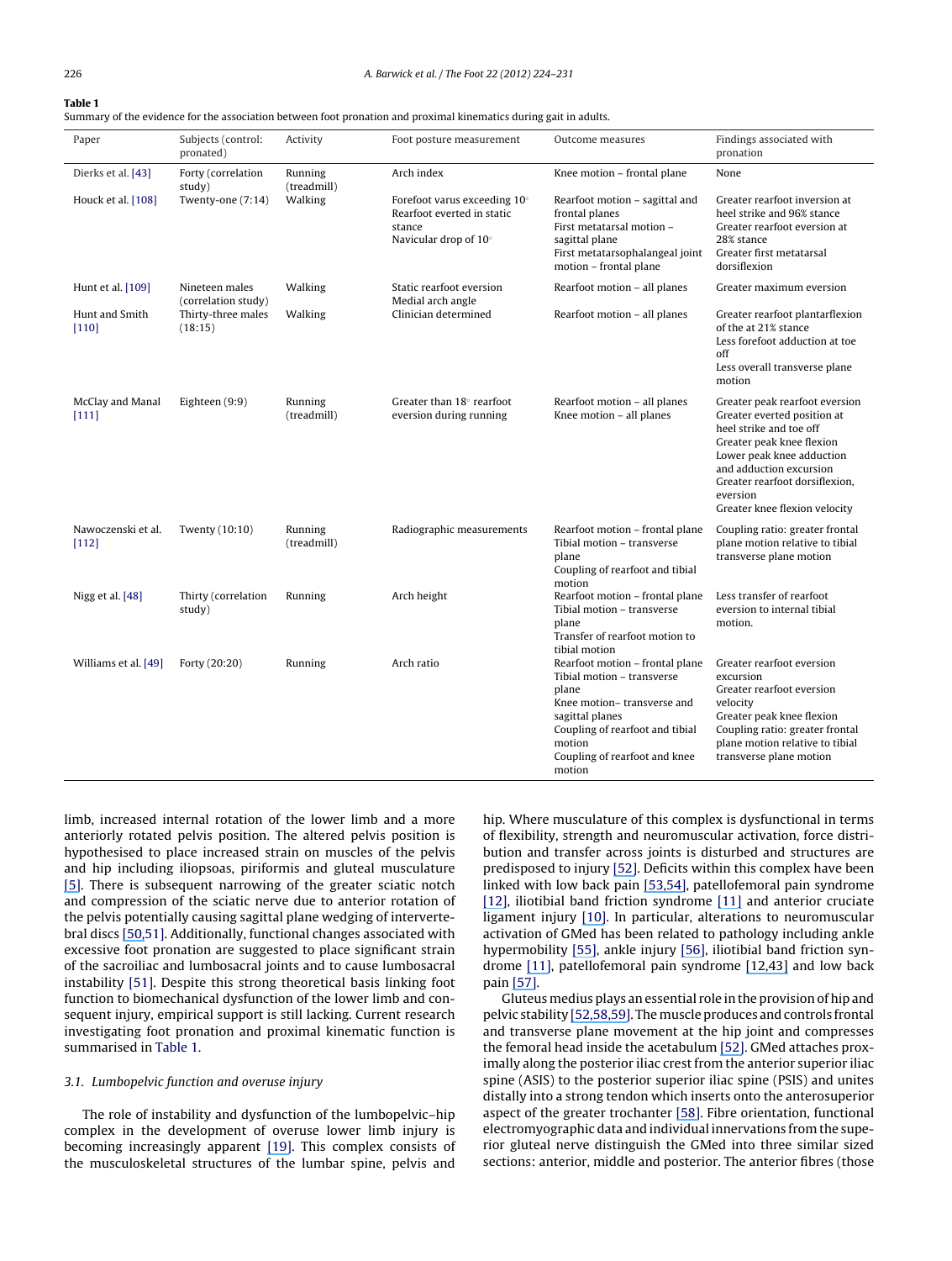closest to the ASIS) have a vertical orientation reaching from the ASIS to the attachment at the greater trochanter of the femur. The middle fibres run diagonally from the middle of the iliac crest to the insertion at the greater trochanter of the femur. The posterior section fibres run horizontally in line with the femoral neck [\[58](https://www.researchgate.net/publication/20535353_The_functional_anatomy_of_tensor_fasciae_latae_and_gluteus_medius_and_minimus?el=1_x_8&enrichId=rgreq-19c4d63d8ead01d979db3fb99b8b0d2d-XXX&enrichSource=Y292ZXJQYWdlOzIyNDAzNzEwNztBUzoyNDE1MjE5MjQ1MDU2MDBAMTQzNDU5NDcyMjUwOA==)[\].](#page-7-0) All fibres have capacity for abduction of the femur on the pelvis The anterior and middle segments have internal rotation capacity as the hip flexes and the middle and posterior fibres have external rotator moment arm in hip extension [\[11,](https://www.researchgate.net/publication/12361904_Hip_Abductor_Weakness_in_Distance_Runners_with_Iliotibial_Band_Syndrome?el=1_x_8&enrichId=rgreq-19c4d63d8ead01d979db3fb99b8b0d2d-XXX&enrichSource=Y292ZXJQYWdlOzIyNDAzNzEwNztBUzoyNDE1MjE5MjQ1MDU2MDBAMTQzNDU5NDcyMjUwOA==)[59](https://www.researchgate.net/publication/19604353_Quantitative_functional_anatomy_of_the_lower_limb_with_application_to_human_gait?el=1_x_8&enrichId=rgreq-19c4d63d8ead01d979db3fb99b8b0d2d-XXX&enrichSource=Y292ZXJQYWdlOzIyNDAzNzEwNztBUzoyNDE1MjE5MjQ1MDU2MDBAMTQzNDU5NDcyMjUwOA==)[\].](#page-6-0)

There is growing evidence that dysfunction of proximal musculature has significant implications for distal limb functioning. Suggested biomechanical changes associated with lumbopelvic dysfunction include femoral adduction, internal femoral rotation and knee valgus [\[19](https://www.researchgate.net/publication/288809459_Core_stability_and_its_relationship_to_lower_extremity_function_and_injury?el=1_x_8&enrichId=rgreq-19c4d63d8ead01d979db3fb99b8b0d2d-XXX&enrichSource=Y292ZXJQYWdlOzIyNDAzNzEwNztBUzoyNDE1MjE5MjQ1MDU2MDBAMTQzNDU5NDcyMjUwOA==)[\].](#page-6-0) These changes have the capacity to produce a line of weight bearing falling medial to the subtalar joint and therefore could contribute to excessive or prolonged foot pronation. This may explain the injuries attributed to both excessive foot pronation and GMed dysfunction. Investigation of joint kinetics and power flow through the lower limb during gait supports this with evidence showing the dependence of knee and ankle moments on those of the hip [\[60\]](https://www.researchgate.net/publication/13226477_Dynamics_of_force_and_muscle_stimulation_in_human_vertical_jumping?el=1_x_8&enrichId=rgreq-19c4d63d8ead01d979db3fb99b8b0d2d-XXX&enrichSource=Y292ZXJQYWdlOzIyNDAzNzEwNztBUzoyNDE1MjE5MjQ1MDU2MDBAMTQzNDU5NDcyMjUwOA==) and a potential proximal power source for foot pronation [\[20](https://www.researchgate.net/publication/12381143_Contributions_of_proximal_and_distal_moments_to_axial_tibial_rotation_during_walking_and_running?el=1_x_8&enrichId=rgreq-19c4d63d8ead01d979db3fb99b8b0d2d-XXX&enrichSource=Y292ZXJQYWdlOzIyNDAzNzEwNztBUzoyNDE1MjE5MjQ1MDU2MDBAMTQzNDU5NDcyMjUwOA==)[\].](#page-6-0)

Kinematically, dysfunction of hip abductors and external rotators (including GMed) leads to biomechanical positions that are proposed to be associated with foot pronation. These include reduced control of femoral adduction leading to frontal plane pelvic drop  $[61]$  $[61]$ , internal hip rotation  $[13]$  and a valgus force at the knee during single leg stance [\[11\]](https://www.researchgate.net/publication/12361904_Hip_Abductor_Weakness_in_Distance_Runners_with_Iliotibial_Band_Syndrome?el=1_x_8&enrichId=rgreq-19c4d63d8ead01d979db3fb99b8b0d2d-XXX&enrichSource=Y292ZXJQYWdlOzIyNDAzNzEwNztBUzoyNDE1MjE5MjQ1MDU2MDBAMTQzNDU5NDcyMjUwOA==) (Figs. 1 and 2). This positioning and subsequent movement is proposed to produce tightness in the tensor fascia lata and iliotibial band predisposing to iliotibial band syndrome [\[11](https://www.researchgate.net/publication/12361904_Hip_Abductor_Weakness_in_Distance_Runners_with_Iliotibial_Band_Syndrome?el=1_x_8&enrichId=rgreq-19c4d63d8ead01d979db3fb99b8b0d2d-XXX&enrichSource=Y292ZXJQYWdlOzIyNDAzNzEwNztBUzoyNDE1MjE5MjQ1MDU2MDBAMTQzNDU5NDcyMjUwOA==)[\],](#page-6-0) anterior cruciate ligament injury [\[13](https://www.researchgate.net/publication/7219818_Anterior_cruciate_ligament_injury_in_female_athletes_Epidemiology?el=1_x_8&enrichId=rgreq-19c4d63d8ead01d979db3fb99b8b0d2d-XXX&enrichSource=Y292ZXJQYWdlOzIyNDAzNzEwNztBUzoyNDE1MjE5MjQ1MDU2MDBAMTQzNDU5NDcyMjUwOA==)[\],](#page-6-0) lateral patellar maltracking and increased lateral retropatellar contact pressure [\[12,](https://www.researchgate.net/publication/288294014_Hip_strength_in_females_with_and_without_patellofemoral_pain?el=1_x_8&enrichId=rgreq-19c4d63d8ead01d979db3fb99b8b0d2d-XXX&enrichSource=Y292ZXJQYWdlOzIyNDAzNzEwNztBUzoyNDE1MjE5MjQ1MDU2MDBAMTQzNDU5NDcyMjUwOA==)[43\]](https://www.researchgate.net/publication/23148229_Proximal_and_Distal_Influences_on_Hip_and_Knee_Kinematics_in_Runners_With_Patellofemoral_Pain_During_a_Prolonged_Run?el=1_x_8&enrichId=rgreq-19c4d63d8ead01d979db3fb99b8b0d2d-XXX&enrichSource=Y292ZXJQYWdlOzIyNDAzNzEwNztBUzoyNDE1MjE5MjQ1MDU2MDBAMTQzNDU5NDcyMjUwOA==). Further studies suggest that abnormal motor control patterns of GMed may predispose individuals to a number of lower limb overuse injuries. Nelson-Wong et al. [\[57\]](https://www.researchgate.net/publication/5568852_Gluteus_medius_muscle_activation_patterns_as_a_predictor_of_low_back_pain_during_standing?el=1_x_8&enrichId=rgreq-19c4d63d8ead01d979db3fb99b8b0d2d-XXX&enrichSource=Y292ZXJQYWdlOzIyNDAzNzEwNztBUzoyNDE1MjE5MjQ1MDU2MDBAMTQzNDU5NDcyMjUwOA==) found that subjects who developed low back pain demonstrated co-contraction of left and right GMed. Bruno and Bagust [\[62\]](https://www.researchgate.net/publication/244798415_An_investigation_into_motor_pattern_differences_used_during_prone_hip_extension_between_subjects_with_and_without_low_back_pain?el=1_x_8&enrichId=rgreq-19c4d63d8ead01d979db3fb99b8b0d2d-XXX&enrichSource=Y292ZXJQYWdlOzIyNDAzNzEwNztBUzoyNDE1MjE5MjQ1MDU2MDBAMTQzNDU5NDcyMjUwOA==) found that during prone hip extension individuals with low back pain had delayed onset of GMed activation. Additionally, it was shown that delayed latency of GMed activation is associated with a history of ankle sprain and hypermobility [\[55](https://www.researchgate.net/publication/14659297_Ankle_inversion_injury_and_hypermobility_Effect_on_hip_and_ankle_muscle_electromyography_onset_latency?el=1_x_8&enrichId=rgreq-19c4d63d8ead01d979db3fb99b8b0d2d-XXX&enrichSource=Y292ZXJQYWdlOzIyNDAzNzEwNztBUzoyNDE1MjE5MjQ1MDU2MDBAMTQzNDU5NDcyMjUwOA==)[\].](#page-7-0)

#### 3.2. The influence of gender on lower limb function

Females are more likely to experience anterior cruciate ligament injury, iliotibial band friction syndrome, tibial stress fractures [\[63](https://www.researchgate.net/publication/11447542_A_retrospective_case-control_analysis_of_2002_running_injuries?el=1_x_8&enrichId=rgreq-19c4d63d8ead01d979db3fb99b8b0d2d-XXX&enrichSource=Y292ZXJQYWdlOzIyNDAzNzEwNztBUzoyNDE1MjE5MjQ1MDU2MDBAMTQzNDU5NDcyMjUwOA==)[\],](#page-7-0) patellofemoral pain syndrome [\[64\]](https://www.researchgate.net/publication/51359252_Gender_differences_in_musculoskeletal_injury_rates_A_function_of_symptom_reporting?el=1_x_8&enrichId=rgreq-19c4d63d8ead01d979db3fb99b8b0d2d-XXX&enrichSource=Y292ZXJQYWdlOzIyNDAzNzEwNztBUzoyNDE1MjE5MjQ1MDU2MDBAMTQzNDU5NDcyMjUwOA==) and low back pain [\[54](https://www.researchgate.net/publication/11868256_Relationship_Between_Hip_Muscle_Imbalance_and_Occurrence_of_Low_Back_Pain_in_Collegiate_Athletes?el=1_x_8&enrichId=rgreq-19c4d63d8ead01d979db3fb99b8b0d2d-XXX&enrichSource=Y292ZXJQYWdlOzIyNDAzNzEwNztBUzoyNDE1MjE5MjQ1MDU2MDBAMTQzNDU5NDcyMjUwOA==)[\].](#page-6-0) This reported predisposition to injury is potentially due to structural and functional differences between the male and female hip and lower limb. Females have a wider pelvis, a greater valgus angulation of the femur [\[65\]](https://www.researchgate.net/publication/7536195_Gender_differences_in_lower_extremity_mechanics_during_running?el=1_x_8&enrichId=rgreq-19c4d63d8ead01d979db3fb99b8b0d2d-XXX&enrichSource=Y292ZXJQYWdlOzIyNDAzNzEwNztBUzoyNDE1MjE5MjQ1MDU2MDBAMTQzNDU5NDcyMjUwOA==) and a greater internally rotated hip position [\[66](https://www.researchgate.net/publication/13542338_Influence_of_Hip_Position_and_Gender_on_Active_Hip_Internal_and_External_Rotation?el=1_x_8&enrichId=rgreq-19c4d63d8ead01d979db3fb99b8b0d2d-XXX&enrichSource=Y292ZXJQYWdlOzIyNDAzNzEwNztBUzoyNDE1MjE5MjQ1MDU2MDBAMTQzNDU5NDcyMjUwOA==)[\].I](#page-7-0)t has been demonstrated that during dynamic activity females have significant differences in lower limb kinematics and kinetics when compared with their male counterparts. During running gait, females have been found to reach significantly greater knee valgus angle [\[67\]](https://www.researchgate.net/publication/223160844_A_comparison_of_knee_joint_motion_patterns_between_men_and_women_in_selected_athletic_tasks?el=1_x_8&enrichId=rgreq-19c4d63d8ead01d979db3fb99b8b0d2d-XXX&enrichSource=Y292ZXJQYWdlOzIyNDAzNzEwNztBUzoyNDE1MjE5MjQ1MDU2MDBAMTQzNDU5NDcyMjUwOA==) and greater peak and velocity of hip adduction [\[65](https://www.researchgate.net/publication/7536195_Gender_differences_in_lower_extremity_mechanics_during_running?el=1_x_8&enrichId=rgreq-19c4d63d8ead01d979db3fb99b8b0d2d-XXX&enrichSource=Y292ZXJQYWdlOzIyNDAzNzEwNztBUzoyNDE1MjE5MjQ1MDU2MDBAMTQzNDU5NDcyMjUwOA==)[\].](#page-7-0)

Several studies have linked gender to altered hip muscle activity. Leetun et al. [\[68\]](#page-7-0) found that females have less hip abductor and external rotation strength than males, and that those with less abductor and external rotator strength were more likely to sustain an injury. Ireland et al. [\[12\]](https://www.researchgate.net/publication/288294014_Hip_strength_in_females_with_and_without_patellofemoral_pain?el=1_x_8&enrichId=rgreq-19c4d63d8ead01d979db3fb99b8b0d2d-XXX&enrichSource=Y292ZXJQYWdlOzIyNDAzNzEwNztBUzoyNDE1MjE5MjQ1MDU2MDBAMTQzNDU5NDcyMjUwOA==) found that weakness of hip abductors causes increased frontal plane hip motion and reduced control over knee motion.

Single leg functional tasks require substantial neuromuscular control at the hip due to an increased external hip abduction moment and decreased base of support [\[19,](https://www.researchgate.net/publication/288809459_Core_stability_and_its_relationship_to_lower_extremity_function_and_injury?el=1_x_8&enrichId=rgreq-19c4d63d8ead01d979db3fb99b8b0d2d-XXX&enrichSource=Y292ZXJQYWdlOzIyNDAzNzEwNztBUzoyNDE1MjE5MjQ1MDU2MDBAMTQzNDU5NDcyMjUwOA==)[69\].](#page-6-0) During such tasks



**Fig. 1.** Single leg squat demonstrating adequate lumbopelvic–hip control and a line of weight bearing close to the subtalar joint axis.

females have been shown to perform poorly compared to males [\[70\].](#page-7-0) The single leg squat is a common functional test to evaluate injury risk during dynamic function [\[19](https://www.researchgate.net/publication/288809459_Core_stability_and_its_relationship_to_lower_extremity_function_and_injury?el=1_x_8&enrichId=rgreq-19c4d63d8ead01d979db3fb99b8b0d2d-XXX&enrichSource=Y292ZXJQYWdlOzIyNDAzNzEwNztBUzoyNDE1MjE5MjQ1MDU2MDBAMTQzNDU5NDcyMjUwOA==)]. Research suggests females demonstrate larger amount of knee valgus during single leg squats, beginning the squat in greater knee valgus, which was then maintained throughout the task [\[70\].](#page-7-0) This has been suggested to be due to dysfunction of hip stabilising musculature allowing the femur to move into adduction, which is accompanied by internal rotation and knee valgus [\[19](https://www.researchgate.net/publication/288809459_Core_stability_and_its_relationship_to_lower_extremity_function_and_injury?el=1_x_8&enrichId=rgreq-19c4d63d8ead01d979db3fb99b8b0d2d-XXX&enrichSource=Y292ZXJQYWdlOzIyNDAzNzEwNztBUzoyNDE1MjE5MjQ1MDU2MDBAMTQzNDU5NDcyMjUwOA==)[\].](#page-6-0)

#### 3.3. Efficacy of functional foot orthoses

Functional foot orthoses are commonly prescribed as an intervention for pronation related pathology [\[6\]](https://www.researchgate.net/publication/12017190_Foot_Orthosis_Prescription_Habits_of_Australian_and_New_Zealand_Podiatric_Physicians?el=1_x_8&enrichId=rgreq-19c4d63d8ead01d979db3fb99b8b0d2d-XXX&enrichSource=Y292ZXJQYWdlOzIyNDAzNzEwNztBUzoyNDE1MjE5MjQ1MDU2MDBAMTQzNDU5NDcyMjUwOA==) with an empirical basis for their use as a treatment modality in a number of pathological conditions. Uncontrolled longitudinal and retrospective studies have found evidence for improvement in pain, comfort, stability and mobility [\[9](https://www.researchgate.net/publication/244877450_A_clinical_longitudinal_evaluation_of_pre-fabricated_semi-rigid_foot_orthoses_prescribed_to_improve_foot_function?el=1_x_8&enrichId=rgreq-19c4d63d8ead01d979db3fb99b8b0d2d-XXX&enrichSource=Y292ZXJQYWdlOzIyNDAzNzEwNztBUzoyNDE1MjE5MjQ1MDU2MDBAMTQzNDU5NDcyMjUwOA==)[\],](#page-6-0) symptom resolution and patient satisfaction [\[71\]](#page-7-0) as well as improvement in the symptoms of specific injuries including patellofemoral pain syndrome, retropatella dysplasia and chondromalacia patellae [\[72](https://www.researchgate.net/publication/6531678_The_Effect_of_Foot_Orthoses_on_Patellofemoral_Pain_Syndrome?el=1_x_8&enrichId=rgreq-19c4d63d8ead01d979db3fb99b8b0d2d-XXX&enrichSource=Y292ZXJQYWdlOzIyNDAzNzEwNztBUzoyNDE1MjE5MjQ1MDU2MDBAMTQzNDU5NDcyMjUwOA==)[\],](#page-7-0) medial tibial stress syndrome [\[73](https://www.researchgate.net/publication/43183007_Use_of_Foot_Orthoses_and_Calf_Stretching_for_Individuals_With_Medial_Tibial_Stress_Syndrome?el=1_x_8&enrichId=rgreq-19c4d63d8ead01d979db3fb99b8b0d2d-XXX&enrichSource=Y292ZXJQYWdlOzIyNDAzNzEwNztBUzoyNDE1MjE5MjQ1MDU2MDBAMTQzNDU5NDcyMjUwOA==)[\],](#page-7-0) heel spur syndrome, plantar fasciitis [\[74\]](https://www.researchgate.net/publication/13549436_Conservative_treatment_of_plantar_fasciitis_A_prospective_study?el=1_x_8&enrichId=rgreq-19c4d63d8ead01d979db3fb99b8b0d2d-XXX&enrichSource=Y292ZXJQYWdlOzIyNDAzNzEwNztBUzoyNDE1MjE5MjQ1MDU2MDBAMTQzNDU5NDcyMjUwOA==) and low back pain [\[75](https://www.researchgate.net/publication/13196475_Chronic_Low-Back_Pain_and_Its_Response_to_Custom-Made_Foot_Othroses?el=1_x_8&enrichId=rgreq-19c4d63d8ead01d979db3fb99b8b0d2d-XXX&enrichSource=Y292ZXJQYWdlOzIyNDAzNzEwNztBUzoyNDE1MjE5MjQ1MDU2MDBAMTQzNDU5NDcyMjUwOA==)[\].](#page-7-0)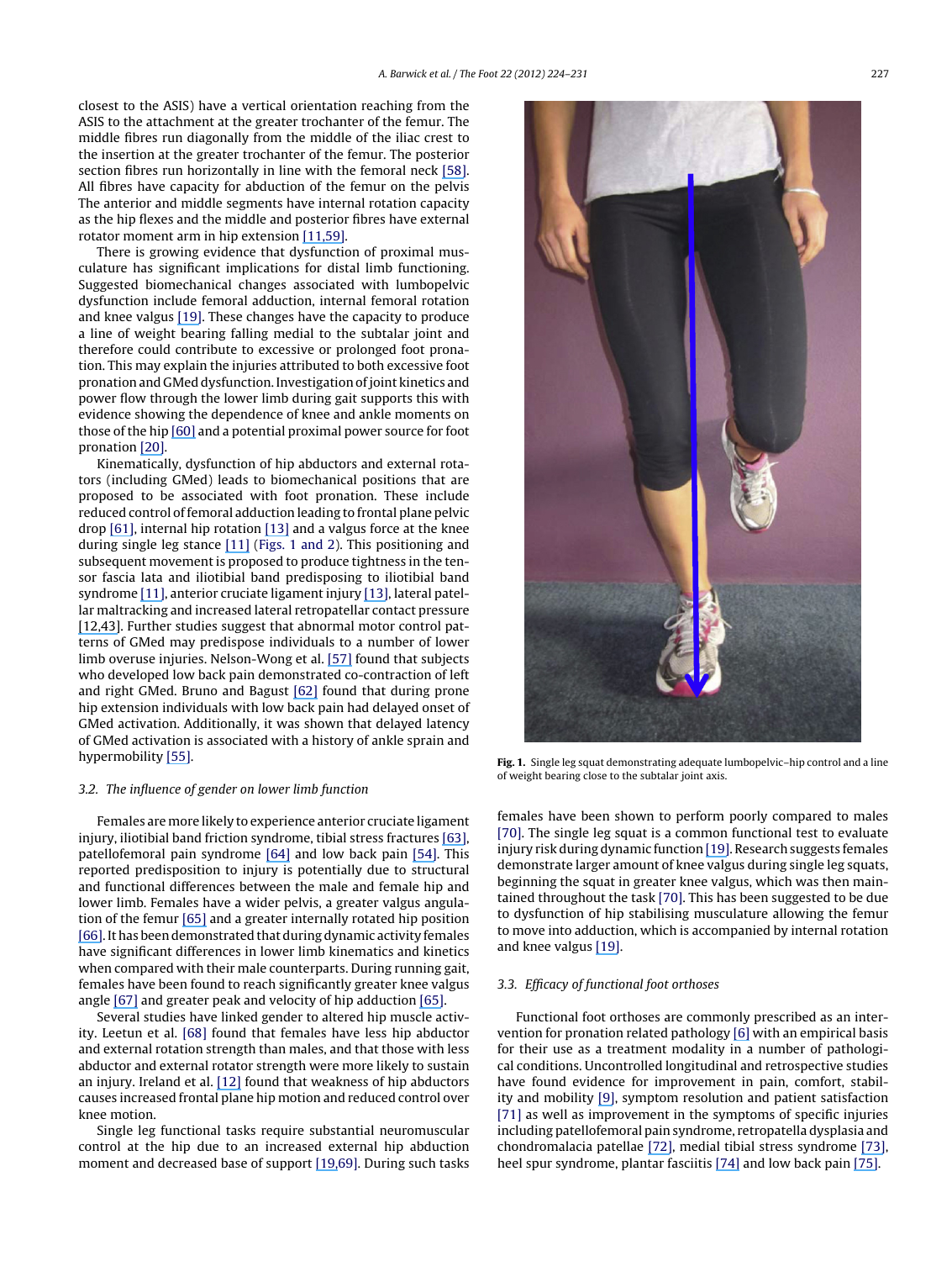

**Fig. 2.** A single leg squat demonstrating a dynamic knee valgus position associated with poor lumbopelvic–hip control, and a line of weight bearing falling medial to the subtalar joint.

Randomised clinical trials have shown FFO to be as effective in the treatment of knee osteoarthritis as knee bracing [\[76\]](https://www.researchgate.net/publication/41533108_Medial_Knee_Osteoarthritis_Treated_by_Insoles_or_Braces_A_Randomized_Trial?el=1_x_8&enrichId=rgreq-19c4d63d8ead01d979db3fb99b8b0d2d-XXX&enrichSource=Y292ZXJQYWdlOzIyNDAzNzEwNztBUzoyNDE1MjE5MjQ1MDU2MDBAMTQzNDU5NDcyMjUwOA==) and to be more effective than a flat insole in the treatment of patellofemoral pain syndrome [\[77\]](https://www.researchgate.net/publication/5548790_Foot_orthoses_and_physiotherapy_in_the_treatment_of_patellofemoral_pain_syndrome_Randomised_clinical_trial?el=1_x_8&enrichId=rgreq-19c4d63d8ead01d979db3fb99b8b0d2d-XXX&enrichSource=Y292ZXJQYWdlOzIyNDAzNzEwNztBUzoyNDE1MjE5MjQ1MDU2MDBAMTQzNDU5NDcyMjUwOA==) and painful pes cavus [\[78](https://www.researchgate.net/publication/7073314_Effective_Orthotic_Therapy_for_the_Painful_Cavus_Foot_A_Randomized_Controlled_Trial?el=1_x_8&enrichId=rgreq-19c4d63d8ead01d979db3fb99b8b0d2d-XXX&enrichSource=Y292ZXJQYWdlOzIyNDAzNzEwNztBUzoyNDE1MjE5MjQ1MDU2MDBAMTQzNDU5NDcyMjUwOA==)[\].](#page-7-0) A systematic review of the effect of custom moulded FFO on foot pain concluded there was evidence that they were effective in the treatment of pain associated with pes cavus, juvenile idiopathic arthritis and painful hallux valgus and rearfoot pain associated with rheumatoid arthritis [\[8](https://www.researchgate.net/publication/51420016_Custom-made_foot_orthoses_for_the_treatment_of_foot_pain?el=1_x_8&enrichId=rgreq-19c4d63d8ead01d979db3fb99b8b0d2d-XXX&enrichSource=Y292ZXJQYWdlOzIyNDAzNzEwNztBUzoyNDE1MjE5MjQ1MDU2MDBAMTQzNDU5NDcyMjUwOA==)[\].](#page-6-0) However, not all literature is supportive of the use of FFO as a treatment for lower limb injury [\[79,](https://www.researchgate.net/publication/15086530_A_controlled_prospective_trial_of_a_foot_orthosis_for_juvenile_hallux_valgus?el=1_x_8&enrichId=rgreq-19c4d63d8ead01d979db3fb99b8b0d2d-XXX&enrichSource=Y292ZXJQYWdlOzIyNDAzNzEwNztBUzoyNDE1MjE5MjQ1MDU2MDBAMTQzNDU5NDcyMjUwOA==)[80](https://www.researchgate.net/publication/8050273_A_Controlled_Randomized_Study_of_the_Effect_of_Training_With_Orthoses_on_the_Incidence_of_Weight_Bearing_Induced_Back_Pain_Among_Infantry_Recruits?el=1_x_8&enrichId=rgreq-19c4d63d8ead01d979db3fb99b8b0d2d-XXX&enrichSource=Y292ZXJQYWdlOzIyNDAzNzEwNztBUzoyNDE1MjE5MjQ1MDU2MDBAMTQzNDU5NDcyMjUwOA==)[\].](#page-7-0) A lack of high quality randomised controlled trials has been identified [\[8](https://www.researchgate.net/publication/51420016_Custom-made_foot_orthoses_for_the_treatment_of_foot_pain?el=1_x_8&enrichId=rgreq-19c4d63d8ead01d979db3fb99b8b0d2d-XXX&enrichSource=Y292ZXJQYWdlOzIyNDAzNzEwNztBUzoyNDE1MjE5MjQ1MDU2MDBAMTQzNDU5NDcyMjUwOA==)[\].](#page-6-0)

#### 3.4. The effect of functional foot orthoses on lower limb function

Traditionally, FFO have been prescribed to act as a passive restraint to excessive pronation [\[51\].](#page-6-0) Subsequently, proximal posture and lower limb mechanics are optimised and stress to lower limb structures is reduced. More recent development of this theory takes into consideration other potential mechanisms including kinetic factors, impact forces and action on neuromuscular path-ways [\[81](https://www.researchgate.net/publication/11672579_Subtalar_Joint_Axis_Location_and_Rotational_Equilibrium_Theory_of_Foot_Function?el=1_x_8&enrichId=rgreq-19c4d63d8ead01d979db3fb99b8b0d2d-XXX&enrichSource=Y292ZXJQYWdlOzIyNDAzNzEwNztBUzoyNDE1MjE5MjQ1MDU2MDBAMTQzNDU5NDcyMjUwOA==)[,](#page-7-0)[82](https://www.researchgate.net/publication/12154692_The_Role_of_Impact_Forces_and_Foot_Pronation_A_New_Paradigm?el=1_x_8&enrichId=rgreq-19c4d63d8ead01d979db3fb99b8b0d2d-XXX&enrichSource=Y292ZXJQYWdlOzIyNDAzNzEwNztBUzoyNDE1MjE5MjQ1MDU2MDBAMTQzNDU5NDcyMjUwOA==)[\].](#page-7-0) However, these are largely theoretical considerations still requiring further empirical support [\[83](https://www.researchgate.net/publication/26674355_A_review_of_the_theoretical_unified_approach_to_podiatric_biomechanics_in_relation_to_orthoses_theory?el=1_x_8&enrichId=rgreq-19c4d63d8ead01d979db3fb99b8b0d2d-XXX&enrichSource=Y292ZXJQYWdlOzIyNDAzNzEwNztBUzoyNDE1MjE5MjQ1MDU2MDBAMTQzNDU5NDcyMjUwOA==)[\].](#page-7-0)

Current literature on the influence of FFO on kinematic variables both statically and during functional tasks has shown some small alterations in foot and lower limb kinematics. Several studies have found a reduction in foot pronation movements with FFO intervention during walking and running [\[84](https://www.researchgate.net/publication/15133358_The_effect_of_foot_orthotics_on_three-dimensional_lower-limb_kinematics_during_walking_and_running?el=1_x_8&enrichId=rgreq-19c4d63d8ead01d979db3fb99b8b0d2d-XXX&enrichSource=Y292ZXJQYWdlOzIyNDAzNzEwNztBUzoyNDE1MjE5MjQ1MDU2MDBAMTQzNDU5NDcyMjUwOA==)[–](https://www.researchgate.net/publication/9069090_Orthotic_Comfort_Is_Related_to_Kinematics_Kinetics_and_EMG_in_Recreational_Runners?el=1_x_8&enrichId=rgreq-19c4d63d8ead01d979db3fb99b8b0d2d-XXX&enrichSource=Y292ZXJQYWdlOzIyNDAzNzEwNztBUzoyNDE1MjE5MjQ1MDU2MDBAMTQzNDU5NDcyMjUwOA==)[87](https://www.researchgate.net/publication/12083620_Effect_of_foot_orthoses_on_rearfoot_complex_kinematics_during_walking_gait?el=1_x_8&enrichId=rgreq-19c4d63d8ead01d979db3fb99b8b0d2d-XXX&enrichSource=Y292ZXJQYWdlOzIyNDAzNzEwNztBUzoyNDE1MjE5MjQ1MDU2MDBAMTQzNDU5NDcyMjUwOA==)[\].](#page-7-0) Additionally, peak rearfoot eversion has been shown to reduce by between 1.95◦ and 2.3 $\textdegree$  during gait with the use of FFO [\[15\].](#page-6-0)

Potential for changes in function proximal to the foot is more inconclusive. FFO have been found to decrease peak tibial internal rotation [\[86,](https://www.researchgate.net/publication/9069090_Orthotic_Comfort_Is_Related_to_Kinematics_Kinetics_and_EMG_in_Recreational_Runners?el=1_x_8&enrichId=rgreq-19c4d63d8ead01d979db3fb99b8b0d2d-XXX&enrichSource=Y292ZXJQYWdlOzIyNDAzNzEwNztBUzoyNDE1MjE5MjQ1MDU2MDBAMTQzNDU5NDcyMjUwOA==)[8](#page-7-0)[8,](https://www.researchgate.net/publication/12654394_The_effect_of_foot_orthoses_on_transverse_tibial_rotation_during_walking?el=1_x_8&enrichId=rgreq-19c4d63d8ead01d979db3fb99b8b0d2d-XXX&enrichSource=Y292ZXJQYWdlOzIyNDAzNzEwNztBUzoyNDE1MjE5MjQ1MDU2MDBAMTQzNDU5NDcyMjUwOA==)[8](#page-7-0)[9\]](https://www.researchgate.net/publication/15542632_The_Effect_of_Foot_Orthotics_on_Three-Dimensional_Kinematics_of_the_Leg_and_Rearfoot_During_Running?el=1_x_8&enrichId=rgreq-19c4d63d8ead01d979db3fb99b8b0d2d-XXX&enrichSource=Y292ZXJQYWdlOzIyNDAzNzEwNztBUzoyNDE1MjE5MjQ1MDU2MDBAMTQzNDU5NDcyMjUwOA==) with reductions of between 1.33◦ and 1.9◦

reported [\[15\].](#page-6-0) However, several investigations have reported a large intersubject variability in changes to tibial motion [\[16,](https://www.researchgate.net/publication/11923806_Comparison_of_2-dimensional_and_3-dimensional_rearfoot_motion_during_walking?el=1_x_8&enrichId=rgreq-19c4d63d8ead01d979db3fb99b8b0d2d-XXX&enrichSource=Y292ZXJQYWdlOzIyNDAzNzEwNztBUzoyNDE1MjE5MjQ1MDU2MDBAMTQzNDU5NDcyMjUwOA==)[17\]](https://www.researchgate.net/publication/12711687_Effect_of_foot_orthoses_on_skeletal_motion_during_running?el=1_x_8&enrichId=rgreq-19c4d63d8ead01d979db3fb99b8b0d2d-XXX&enrichSource=Y292ZXJQYWdlOzIyNDAzNzEwNztBUzoyNDE1MjE5MjQ1MDU2MDBAMTQzNDU5NDcyMjUwOA==) and there are few significant results on the kinematic alterations with FFO on structures further proximal to the tibia [\[90](https://www.researchgate.net/publication/23235258_Effect_of_foot_orthoses_on_magnitude_and_timing_of_rearfoot_and_tibial_motions_ground_reaction_force_and_knee_moment_during_running?el=1_x_8&enrichId=rgreq-19c4d63d8ead01d979db3fb99b8b0d2d-XXX&enrichSource=Y292ZXJQYWdlOzIyNDAzNzEwNztBUzoyNDE1MjE5MjQ1MDU2MDBAMTQzNDU5NDcyMjUwOA==)[–](#page-7-0)[93](https://www.researchgate.net/publication/10858790_Effect_of_Orthoses_on_the_kinematics_and_kinetics_of_normal_walking_gait?el=1_x_8&enrichId=rgreq-19c4d63d8ead01d979db3fb99b8b0d2d-XXX&enrichSource=Y292ZXJQYWdlOzIyNDAzNzEwNztBUzoyNDE1MjE5MjQ1MDU2MDBAMTQzNDU5NDcyMjUwOA==)[\].](#page-7-0) This may be due, in part, to limitations in trials including small sample sizes, low statistical power, use of samples with heterogenous foot types and skin mounted markers which may not reflect underlying bony movement [\[94](https://www.researchgate.net/publication/20830944_Measurement_of_lower_extremity_kinematics_during_level_walking?el=1_x_8&enrichId=rgreq-19c4d63d8ead01d979db3fb99b8b0d2d-XXX&enrichSource=Y292ZXJQYWdlOzIyNDAzNzEwNztBUzoyNDE1MjE5MjQ1MDU2MDBAMTQzNDU5NDcyMjUwOA==)[\].](#page-7-0) Though it is possible that small changes may be significant for the development of pathology due to the repetitive nature of gait, lack of homogeneity of kinematic effect in the literature indicates that alterations to kinematics may not be the primary action of FFO in the treatment of injury.

It has been suggested that alterations to joint moment and consequent reduction in loading of structures may be more relevant to the action of FFO in providing symptom relief than simple kinematics. Studies of alterations to joint moments with FFO have shown reduced rearfoot inversion moment [\[86,](https://www.researchgate.net/publication/9069090_Orthotic_Comfort_Is_Related_to_Kinematics_Kinetics_and_EMG_in_Recreational_Runners?el=1_x_8&enrichId=rgreq-19c4d63d8ead01d979db3fb99b8b0d2d-XXX&enrichSource=Y292ZXJQYWdlOzIyNDAzNzEwNztBUzoyNDE1MjE5MjQ1MDU2MDBAMTQzNDU5NDcyMjUwOA==)[91,](https://www.researchgate.net/publication/7177124_Influence_of_a_custom_foot_orthotic_intervention_on_lower_extremity_dynamics_in_healthy_runners?el=1_x_8&enrichId=rgreq-19c4d63d8ead01d979db3fb99b8b0d2d-XXX&enrichSource=Y292ZXJQYWdlOzIyNDAzNzEwNztBUzoyNDE1MjE5MjQ1MDU2MDBAMTQzNDU5NDcyMjUwOA==)[92,](#page-7-0)[95](https://www.researchgate.net/publication/8978040_Effect_of_Inverted_Orthoses_on_Lower-Extremity_Mechanics_in_Runners?el=1_x_8&enrichId=rgreq-19c4d63d8ead01d979db3fb99b8b0d2d-XXX&enrichSource=Y292ZXJQYWdlOzIyNDAzNzEwNztBUzoyNDE1MjE5MjQ1MDU2MDBAMTQzNDU5NDcyMjUwOA==)[\].](#page-7-0) This suggests that structures controlling this movement, including tibialis posterior, may be under less strain [\[95](https://www.researchgate.net/publication/8978040_Effect_of_Inverted_Orthoses_on_Lower-Extremity_Mechanics_in_Runners?el=1_x_8&enrichId=rgreq-19c4d63d8ead01d979db3fb99b8b0d2d-XXX&enrichSource=Y292ZXJQYWdlOzIyNDAzNzEwNztBUzoyNDE1MjE5MjQ1MDU2MDBAMTQzNDU5NDcyMjUwOA==)[\].](#page-7-0) At the knee, FFO have been demonstrated to increase internal moments of external rotation [\[86,](https://www.researchgate.net/publication/9069090_Orthotic_Comfort_Is_Related_to_Kinematics_Kinetics_and_EMG_in_Recreational_Runners?el=1_x_8&enrichId=rgreq-19c4d63d8ead01d979db3fb99b8b0d2d-XXX&enrichSource=Y292ZXJQYWdlOzIyNDAzNzEwNztBUzoyNDE1MjE5MjQ1MDU2MDBAMTQzNDU5NDcyMjUwOA==)[92,](#page-7-0)[95](https://www.researchgate.net/publication/8978040_Effect_of_Inverted_Orthoses_on_Lower-Extremity_Mechanics_in_Runners?el=1_x_8&enrichId=rgreq-19c4d63d8ead01d979db3fb99b8b0d2d-XXX&enrichSource=Y292ZXJQYWdlOzIyNDAzNzEwNztBUzoyNDE1MjE5MjQ1MDU2MDBAMTQzNDU5NDcyMjUwOA==)[\],](#page-7-0) flexion and extension moments [\[91\]](https://www.researchgate.net/publication/7177124_Influence_of_a_custom_foot_orthotic_intervention_on_lower_extremity_dynamics_in_healthy_runners?el=1_x_8&enrichId=rgreq-19c4d63d8ead01d979db3fb99b8b0d2d-XXX&enrichSource=Y292ZXJQYWdlOzIyNDAzNzEwNztBUzoyNDE1MjE5MjQ1MDU2MDBAMTQzNDU5NDcyMjUwOA==) and abduction moments [\[95](https://www.researchgate.net/publication/8978040_Effect_of_Inverted_Orthoses_on_Lower-Extremity_Mechanics_in_Runners?el=1_x_8&enrichId=rgreq-19c4d63d8ead01d979db3fb99b8b0d2d-XXX&enrichSource=Y292ZXJQYWdlOzIyNDAzNzEwNztBUzoyNDE1MjE5MjQ1MDU2MDBAMTQzNDU5NDcyMjUwOA==)[\].](#page-7-0) To date, results of studies measuring kinetic changes have found only small alterations and the clinical significance of these changes is unclear. This is complicated by evidence to suggest that FFO can improve symptoms of knee pain without any significant biomechanical changes. Nester et al. [\[93\]](https://www.researchgate.net/publication/10858790_Effect_of_Orthoses_on_the_kinematics_and_kinetics_of_normal_walking_gait?el=1_x_8&enrichId=rgreq-19c4d63d8ead01d979db3fb99b8b0d2d-XXX&enrichSource=Y292ZXJQYWdlOzIyNDAzNzEwNztBUzoyNDE1MjE5MjQ1MDU2MDBAMTQzNDU5NDcyMjUwOA==) found reductions in symptoms at the knee with FFO use without accompanying kinematic or kinetic changes. These results indicate that kinematic and kinetic changes are not the primary factors that produce relief from injury. It has also been suggested that changes to soft tissue function, particularly neuromuscular control of functional tasks, may be more significant as a mechanism for biomechanical changes responsible for injury relief [\[15,](#page-6-0)[93](https://www.researchgate.net/publication/10858790_Effect_of_Orthoses_on_the_kinematics_and_kinetics_of_normal_walking_gait?el=1_x_8&enrichId=rgreq-19c4d63d8ead01d979db3fb99b8b0d2d-XXX&enrichSource=Y292ZXJQYWdlOzIyNDAzNzEwNztBUzoyNDE1MjE5MjQ1MDU2MDBAMTQzNDU5NDcyMjUwOA==)[\].](#page-6-0)

The contribution of sensory feedback provided by FFO to their mechanism of action has been recognised under neuromuscular theory [\[82](https://www.researchgate.net/publication/12154692_The_Role_of_Impact_Forces_and_Foot_Pronation_A_New_Paradigm?el=1_x_8&enrichId=rgreq-19c4d63d8ead01d979db3fb99b8b0d2d-XXX&enrichSource=Y292ZXJQYWdlOzIyNDAzNzEwNztBUzoyNDE1MjE5MjQ1MDU2MDBAMTQzNDU5NDcyMjUwOA==)[\].](#page-7-0) This theory proposes that FFO stimulate cutaneous mechanoreceptors, particularly the tibial nerve as it passes under the arch. Subsequent adjustments to intensity and timing of muscle activation are made in response to this biofeedback [\[82](https://www.researchgate.net/publication/12154692_The_Role_of_Impact_Forces_and_Foot_Pronation_A_New_Paradigm?el=1_x_8&enrichId=rgreq-19c4d63d8ead01d979db3fb99b8b0d2d-XXX&enrichSource=Y292ZXJQYWdlOzIyNDAzNzEwNztBUzoyNDE1MjE5MjQ1MDU2MDBAMTQzNDU5NDcyMjUwOA==)[\].](#page-7-0) This is supported by research that shows that during walking there is constant afferent feedback to the muscle in response to ground surface characteristics [\[96\]](https://www.researchgate.net/publication/8358219_Contribution_of_afferent_feedback_to_the_soleus_muscle_activity_during_human_locomotion?el=1_x_8&enrichId=rgreq-19c4d63d8ead01d979db3fb99b8b0d2d-XXX&enrichSource=Y292ZXJQYWdlOzIyNDAzNzEwNztBUzoyNDE1MjE5MjQ1MDU2MDBAMTQzNDU5NDcyMjUwOA==) and that location specific information is sent from each pedal nerve that elicits a distinct muscular response [\[97](https://www.researchgate.net/publication/14085744_Dynamic_control_of_location-specific_information_in_tactile_cutaneous_reflexes_from_the_foot_during_human_walking?el=1_x_8&enrichId=rgreq-19c4d63d8ead01d979db3fb99b8b0d2d-XXX&enrichSource=Y292ZXJQYWdlOzIyNDAzNzEwNztBUzoyNDE1MjE5MjQ1MDU2MDBAMTQzNDU5NDcyMjUwOA==)[\].](#page-7-0) This is demonstrated by evidence that stimulation of the tibial nerve provides afferent feedback that caused alterations to soleus activity continuously during locomotion [\[96](https://www.researchgate.net/publication/8358219_Contribution_of_afferent_feedback_to_the_soleus_muscle_activity_during_human_locomotion?el=1_x_8&enrichId=rgreq-19c4d63d8ead01d979db3fb99b8b0d2d-XXX&enrichSource=Y292ZXJQYWdlOzIyNDAzNzEwNztBUzoyNDE1MjE5MjQ1MDU2MDBAMTQzNDU5NDcyMjUwOA==)[\].](#page-7-0)

In addition, FFO have been shown to alter muscular activity at various levels of the locomotor system [\[18\].](#page-6-0) During walking gait, changes in the amplitude of several lower limb muscles have been found including increases in peroneus longus activity [\[98,](https://www.researchgate.net/publication/6857165_The_effect_of_three_levels_of_foot_orthotic_wedging_on_the_surface_electromyographic_activity_of_selected_lower_limb_muscles_during_gait?el=1_x_8&enrichId=rgreq-19c4d63d8ead01d979db3fb99b8b0d2d-XXX&enrichSource=Y292ZXJQYWdlOzIyNDAzNzEwNztBUzoyNDE1MjE5MjQ1MDU2MDBAMTQzNDU5NDcyMjUwOA==)[9](#page-7-0)[9\]](https://www.researchgate.net/publication/44663877_Do_foot_orthoses_change_lower_limb_muscle_activity_in_flat-arched_feet_towards_a_pattern_observed_in_normal-arched_feet?el=1_x_8&enrichId=rgreq-19c4d63d8ead01d979db3fb99b8b0d2d-XXX&enrichSource=Y292ZXJQYWdlOzIyNDAzNzEwNztBUzoyNDE1MjE5MjQ1MDU2MDBAMTQzNDU5NDcyMjUwOA==) and decreases in tibialis posterior activity [\[99\]](https://www.researchgate.net/publication/44663877_Do_foot_orthoses_change_lower_limb_muscle_activity_in_flat-arched_feet_towards_a_pattern_observed_in_normal-arched_feet?el=1_x_8&enrichId=rgreq-19c4d63d8ead01d979db3fb99b8b0d2d-XXX&enrichSource=Y292ZXJQYWdlOzIyNDAzNzEwNztBUzoyNDE1MjE5MjQ1MDU2MDBAMTQzNDU5NDcyMjUwOA==) with use of FFO. As tibialis posterior is a strong anti-pronation muscle and peroneus longus contributes to foot pronation these findings suggest alteration to muscle activity may play an important role in injury resolution [\[99](https://www.researchgate.net/publication/44663877_Do_foot_orthoses_change_lower_limb_muscle_activity_in_flat-arched_feet_towards_a_pattern_observed_in_normal-arched_feet?el=1_x_8&enrichId=rgreq-19c4d63d8ead01d979db3fb99b8b0d2d-XXX&enrichSource=Y292ZXJQYWdlOzIyNDAzNzEwNztBUzoyNDE1MjE5MjQ1MDU2MDBAMTQzNDU5NDcyMjUwOA==)[\].](#page-7-0) During running gait, increases in vastus lateralis and medialis, peroneus longus, biceps femoris and the medial gastrocnemius amplitude have been found [\[100](https://www.researchgate.net/publication/7795385_Foot_orthoses_affect_frequency_components_of_muscle_activity_in_the_lower_extremity?el=1_x_8&enrichId=rgreq-19c4d63d8ead01d979db3fb99b8b0d2d-XXX&enrichSource=Y292ZXJQYWdlOzIyNDAzNzEwNztBUzoyNDE1MjE5MjQ1MDU2MDBAMTQzNDU5NDcyMjUwOA==)[\],](#page-7-0) as well as increases in tibialis anterior activity and decrease in biceps femoris activity [\[101](https://www.researchgate.net/publication/12971615_Electromyographic_effects_of_foot_orthotics_on_selected_lower_extremity_muscles_during_running?el=1_x_8&enrichId=rgreq-19c4d63d8ead01d979db3fb99b8b0d2d-XXX&enrichSource=Y292ZXJQYWdlOzIyNDAzNzEwNztBUzoyNDE1MjE5MjQ1MDU2MDBAMTQzNDU5NDcyMjUwOA==)[\].](#page-7-0) Alterations to temporal parameters of muscle activation include a delay of medial gastrocnemius activity during running [\[100](https://www.researchgate.net/publication/7795385_Foot_orthoses_affect_frequency_components_of_muscle_activity_in_the_lower_extremity?el=1_x_8&enrichId=rgreq-19c4d63d8ead01d979db3fb99b8b0d2d-XXX&enrichSource=Y292ZXJQYWdlOzIyNDAzNzEwNztBUzoyNDE1MjE5MjQ1MDU2MDBAMTQzNDU5NDcyMjUwOA==)[\],](#page-7-0) an increase in tibialis anterior duration [\[102\]](https://www.researchgate.net/publication/14979693_The_Effects_of_Foot_Orthotics_on_the_EMG_Activity_of_Selected_Leg_Muscles_during_Gait?el=1_x_8&enrichId=rgreq-19c4d63d8ead01d979db3fb99b8b0d2d-XXX&enrichSource=Y292ZXJQYWdlOzIyNDAzNzEwNztBUzoyNDE1MjE5MjQ1MDU2MDBAMTQzNDU5NDcyMjUwOA==) and an earlier onset of erector spinae with forefoot wedging [\[103\]](https://www.researchgate.net/publication/8977796_The_effect_of_foot_wedging_on_electromyographic_activity_in_the_erector_spinae_and_gluteus_medius_muscles_during_walking?el=1_x_8&enrichId=rgreq-19c4d63d8ead01d979db3fb99b8b0d2d-XXX&enrichSource=Y292ZXJQYWdlOzIyNDAzNzEwNztBUzoyNDE1MjE5MjQ1MDU2MDBAMTQzNDU5NDcyMjUwOA==) during walking. Other results include an increase in vastus medialis and GMed amplitude during single leg squats, increase in vastus medialis activity during lateral step down and decrease in vastus lateralis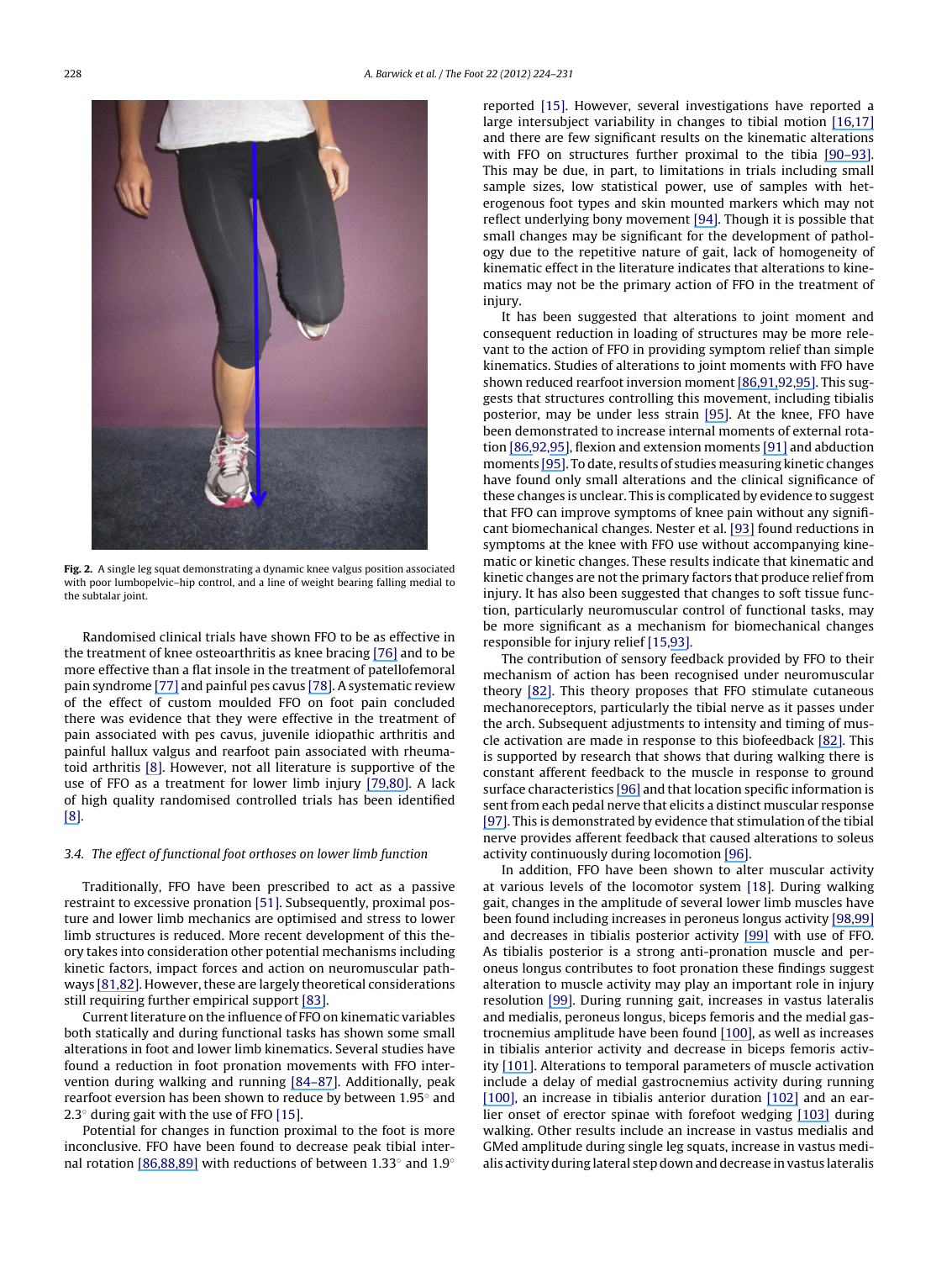#### **Table 2**

Summary of evidence for alteration to muscular activity with use of FFO during gait.

| Paper                            | Participants                           | Activity          | Control   | Orthotic conditions                                                                                                          | Muscles tested                                                                                                                 | Changes associated<br>with orthotic use                                                                                                                                          |
|----------------------------------|----------------------------------------|-------------------|-----------|------------------------------------------------------------------------------------------------------------------------------|--------------------------------------------------------------------------------------------------------------------------------|----------------------------------------------------------------------------------------------------------------------------------------------------------------------------------|
| Bird et al. [103]                | Thirteen<br>asymptomatic               | Walking           | Barefoot  | Lateral forefoot<br>wedge<br>Medial forefoot<br>wedge<br>Heel lift                                                           | Erector spinae (at<br>L3)<br>GMed                                                                                              | Erector spinae:<br>earlier onset with<br>bilateral heel lifts<br>and lateral forefoot<br>wedge<br>GMed: later onset<br>with bilateral heel<br>lifts and ipsilateral<br>heel lift |
| Mündermann et al.<br>$[100]$     | Twenty-one<br>pronated<br>asymptomatic | Running           | Sham      | Posted orthotic<br>Moulded orthotic<br>Posted and<br>moulded orthotic                                                        | Tibialis anterior<br>Peroneus longus<br>Gastrocnemius<br>Biceps femoris<br>Vastuslateralis<br>Rectus femoris<br>Vastusmedialis | All conditions<br>produced a general<br>increase in activity<br>particularly for<br>tibialis anterior,<br>peroneus longus<br>and biceps femoris                                  |
| Murley and Bird<br>[98]          | Fifteen pronated<br>asymptomatic       | Walking           | Shoe only | Custom orthotic $0^\circ$<br>inversion<br>Custom orthotic<br>$15^\circ$ inversion<br>Custom orthotic<br>$30^\circ$ inversion | Tibialis anterior<br>Peroneus longus<br>Gastrocnemius<br>Soleus                                                                | None                                                                                                                                                                             |
| Murley et al. [99]               | Thirty pronated                        | Walking           | Shoe only | Heat moulded<br>orthotic<br>Inverted custom<br>orthotic                                                                      | Tibialis posterior<br>Tibialis anterior<br>Peroneus longus<br>Gastrocnemius                                                    | Tibialis posterior:<br>decrease with heat<br>moulded and<br>custom orthoses<br>Peroneus longus:<br>increased with heat<br>moulded orthoses                                       |
| Nawoczenski and<br>Ludewig [101] | Twelve pronated<br>symptomatic         | Treadmill running | Shoe only | Custom foot<br>orthotic                                                                                                      | Vastus medialis<br>Vastus lateralis<br>Biceps femoris<br>Tibialis anterior<br>Gastrocnemius                                    | Tibialis anterior:<br>increase in activity<br>Biceps femoris:<br>decrease in activity                                                                                            |
| Stacoff et al. [113]             | Three Pronated<br>History of injury    | Walking           | Sham      | Posted orthotic<br>Posted and<br>moulded orthotic<br>Proprioceptive<br>device                                                | Tibialis posterior                                                                                                             | None                                                                                                                                                                             |
| Tomaro and<br>Burdett [102]      | Ten Pronated<br>History of injury      | Treadmill walking | Shoe only | Prefabricated<br>orthotic                                                                                                    | Tibialis anterior<br>Peroneus longus<br>Gastrocnemius                                                                          | Tibialis anterior:<br>increase in<br>duration of activity<br>following heel<br>strike                                                                                            |

activity during a maximum vertical jump [\[104](https://www.researchgate.net/publication/8090316_Effect_of_foot_orthotics_on_quadriceps_and_gluteus_medius_electromyographic_activity_during_selected_exercises?el=1_x_8&enrichId=rgreq-19c4d63d8ead01d979db3fb99b8b0d2d-XXX&enrichSource=Y292ZXJQYWdlOzIyNDAzNzEwNztBUzoyNDE1MjE5MjQ1MDU2MDBAMTQzNDU5NDcyMjUwOA==)[\].](#page-7-0) Whether these changes represent a more functional lower limb muscle activation pattern and if this has a positive effect on pathology remain uncertain [\[105](https://www.researchgate.net/publication/5793889_Tibialis_posterior_EMG_activity_during_barefoot_walking_in_people_with_neutral_foot_posture?el=1_x_8&enrichId=rgreq-19c4d63d8ead01d979db3fb99b8b0d2d-XXX&enrichSource=Y292ZXJQYWdlOzIyNDAzNzEwNztBUzoyNDE1MjE5MjQ1MDU2MDBAMTQzNDU5NDcyMjUwOA==)[\].](#page-7-0)

The research indicates that substantial neuromuscular alterations are elicited by FFO (Table 2). However, the literature is lacking in investigations into the response of the lumbopelvic–hip musculature to FFO. Existing evidence has produced mixed results with respect to GMed activity. Hertel et al. [\[104\]](https://www.researchgate.net/publication/8090316_Effect_of_foot_orthotics_on_quadriceps_and_gluteus_medius_electromyographic_activity_during_selected_exercises?el=1_x_8&enrichId=rgreq-19c4d63d8ead01d979db3fb99b8b0d2d-XXX&enrichSource=Y292ZXJQYWdlOzIyNDAzNzEwNztBUzoyNDE1MjE5MjQ1MDU2MDBAMTQzNDU5NDcyMjUwOA==) [fo](#page-7-0)und that orthoses increased GMed amplitude during single leg squats, however no changes during lateral step down or maximum vertical jump tasks. Conversely, Bird et al. [\[103\]](https://www.researchgate.net/publication/8977796_The_effect_of_foot_wedging_on_electromyographic_activity_in_the_erector_spinae_and_gluteus_medius_muscles_during_walking?el=1_x_8&enrichId=rgreq-19c4d63d8ead01d979db3fb99b8b0d2d-XXX&enrichSource=Y292ZXJQYWdlOzIyNDAzNzEwNztBUzoyNDE1MjE5MjQ1MDU2MDBAMTQzNDU5NDcyMjUwOA==) found no changes in GMed onset or amplitude during walking with forefoot wedging, though this study was limited to forefoot wedging in the absence of footwear. Evidence for the potential of FFO to alter GMed activity may have implications for lower limb function. Neuromuscular treatment programmes aimed at improving GMed activity has been shown to alter lower limb function towards a proposed ideal [\[106](https://www.researchgate.net/publication/23477954_Resistance_training_is_accompanied_by_increases_in_hip_strength_and_changes_in_lower_extremity_biomechanics_during_running?el=1_x_8&enrichId=rgreq-19c4d63d8ead01d979db3fb99b8b0d2d-XXX&enrichSource=Y292ZXJQYWdlOzIyNDAzNzEwNztBUzoyNDE1MjE5MjQ1MDU2MDBAMTQzNDU5NDcyMjUwOA==)[\].](#page-7-0) If FFO increase GMed activity, this may produce such an optimisation of function that acts to reduce injury risk.

#### **4. Conclusion**

Foot pronation is believed to contribute to the development of lower limb overuse injury [\[4](https://www.researchgate.net/publication/222811308_An_overview_of_podiatric_biomechanics_theory_and_its_relation_to_selected_gait_dysfunction?el=1_x_8&enrichId=rgreq-19c4d63d8ead01d979db3fb99b8b0d2d-XXX&enrichSource=Y292ZXJQYWdlOzIyNDAzNzEwNztBUzoyNDE1MjE5MjQ1MDU2MDBAMTQzNDU5NDcyMjUwOA==)[\].](#page-6-0) Reduced GMed activity and associated lumbopelvic–hip complex instability is also linked to the development of lower limb injury [\[12,](https://www.researchgate.net/publication/288294014_Hip_strength_in_females_with_and_without_patellofemoral_pain?el=1_x_8&enrichId=rgreq-19c4d63d8ead01d979db3fb99b8b0d2d-XXX&enrichSource=Y292ZXJQYWdlOzIyNDAzNzEwNztBUzoyNDE1MjE5MjQ1MDU2MDBAMTQzNDU5NDcyMjUwOA==)[13](https://www.researchgate.net/publication/7219818_Anterior_cruciate_ligament_injury_in_female_athletes_Epidemiology?el=1_x_8&enrichId=rgreq-19c4d63d8ead01d979db3fb99b8b0d2d-XXX&enrichSource=Y292ZXJQYWdlOzIyNDAzNzEwNztBUzoyNDE1MjE5MjQ1MDU2MDBAMTQzNDU5NDcyMjUwOA==)[\].](#page-6-0) Significantly, many pathologies that have previously been attributed to excessive foot pronation and treated successfully with orthoses have also been linked to GMed weakness and also treated successfully with GMed strengthening programmes [\[106](https://www.researchgate.net/publication/23477954_Resistance_training_is_accompanied_by_increases_in_hip_strength_and_changes_in_lower_extremity_biomechanics_during_running?el=1_x_8&enrichId=rgreq-19c4d63d8ead01d979db3fb99b8b0d2d-XXX&enrichSource=Y292ZXJQYWdlOzIyNDAzNzEwNztBUzoyNDE1MjE5MjQ1MDU2MDBAMTQzNDU5NDcyMjUwOA==)[\].](#page-7-0) Evidence that females are more susceptible to such injury [\[63\]](https://www.researchgate.net/publication/11447542_A_retrospective_case-control_analysis_of_2002_running_injuries?el=1_x_8&enrichId=rgreq-19c4d63d8ead01d979db3fb99b8b0d2d-XXX&enrichSource=Y292ZXJQYWdlOzIyNDAzNzEwNztBUzoyNDE1MjE5MjQ1MDU2MDBAMTQzNDU5NDcyMjUwOA==) and demonstrate a higher incidence of GMed related dysfunction [\[13\]](https://www.researchgate.net/publication/7219818_Anterior_cruciate_ligament_injury_in_female_athletes_Epidemiology?el=1_x_8&enrichId=rgreq-19c4d63d8ead01d979db3fb99b8b0d2d-XXX&enrichSource=Y292ZXJQYWdlOzIyNDAzNzEwNztBUzoyNDE1MjE5MjQ1MDU2MDBAMTQzNDU5NDcyMjUwOA==) suggests that muscle strength at the hip may make an important contribution to lower limb function. Despite the fact that FFO are prescribed successfully to treat overuse injury attributed to both GMed dysfunction and foot pronation [\[7,](https://www.researchgate.net/publication/6435052_Foot_Orthoses_in_Lower_Limb_Overuse_Conditions_A_Systematic_Review_and_Meta-Analysis?el=1_x_8&enrichId=rgreq-19c4d63d8ead01d979db3fb99b8b0d2d-XXX&enrichSource=Y292ZXJQYWdlOzIyNDAzNzEwNztBUzoyNDE1MjE5MjQ1MDU2MDBAMTQzNDU5NDcyMjUwOA==)[7](#page-6-0)[2\]](https://www.researchgate.net/publication/6531678_The_Effect_of_Foot_Orthoses_on_Patellofemoral_Pain_Syndrome?el=1_x_8&enrichId=rgreq-19c4d63d8ead01d979db3fb99b8b0d2d-XXX&enrichSource=Y292ZXJQYWdlOzIyNDAzNzEwNztBUzoyNDE1MjE5MjQ1MDU2MDBAMTQzNDU5NDcyMjUwOA==) there is no conclusive evidence of the exact mechanism of action of this intervention. Identification of a coupling between the foot and the lumbopelvic–hip complex suggests that FFO may have an effect on more proximal structures [\[107\],](#page-7-0) potentially altering lower limb muscle function and contributing to the therapeutic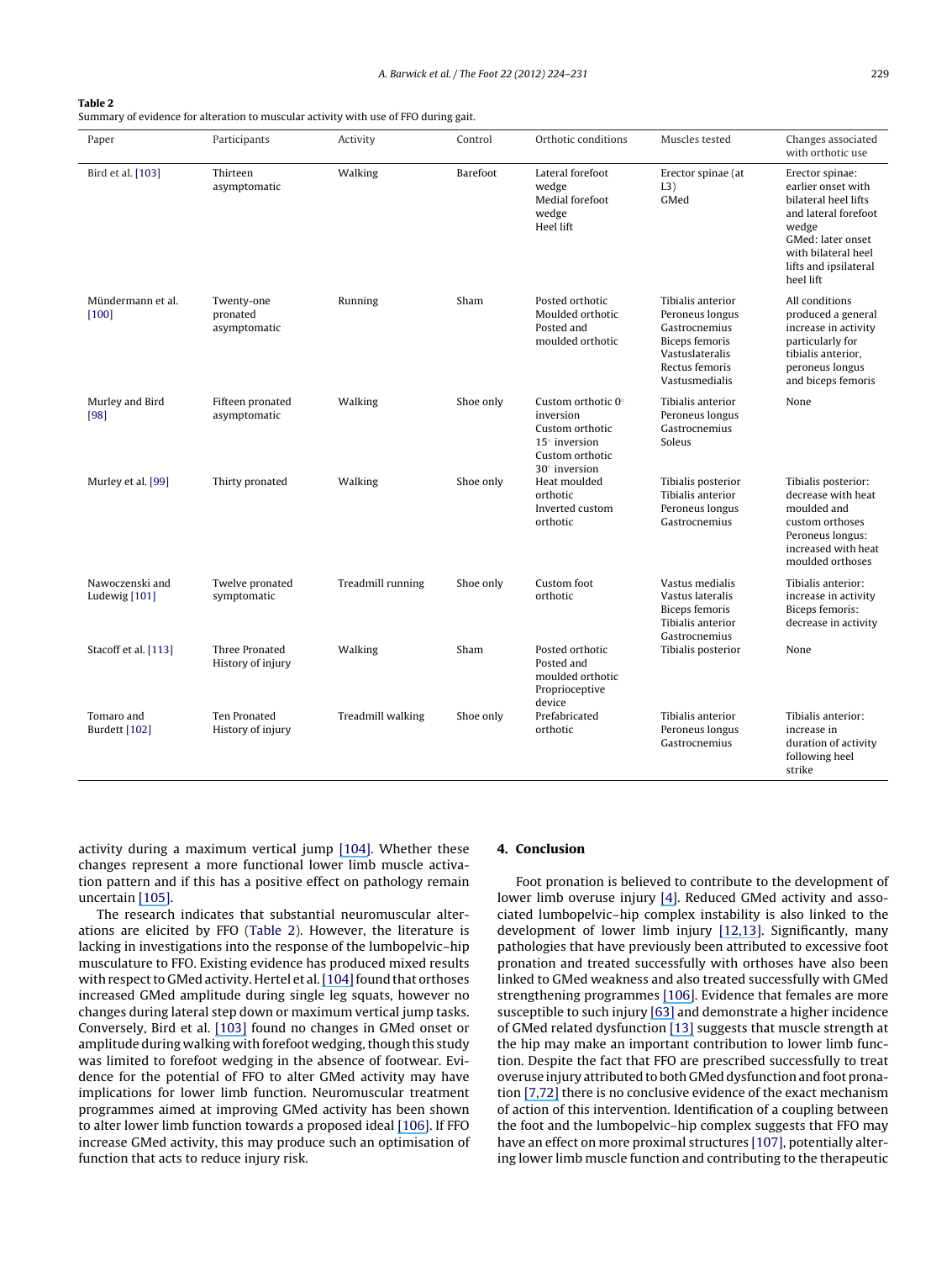<span id="page-6-0"></span>benefit of FFO. These factors, along with evidence for the neuromuscular effect of FFO [18], suggest that foot function and GMed function may be interrelated and that this relationship needs to be investigated further.

#### **Funding**

Not applicable.

#### **Acknowledgements**

Not applicable.

#### **References**

- [1] Barnes A, Wheat J, Milner C. [Association](https://www.researchgate.net/publication/5862882_Association_between_foot_type_and_tibial_stress_injuries_A_systematic_review?el=1_x_8&enrichId=rgreq-19c4d63d8ead01d979db3fb99b8b0d2d-XXX&enrichSource=Y292ZXJQYWdlOzIyNDAzNzEwNztBUzoyNDE1MjE5MjQ1MDU2MDBAMTQzNDU5NDcyMjUwOA==) between foot type and tibial stress injuries: A [systematic](https://www.researchgate.net/publication/5862882_Association_between_foot_type_and_tibial_stress_injuries_A_systematic_review?el=1_x_8&enrichId=rgreq-19c4d63d8ead01d979db3fb99b8b0d2d-XXX&enrichSource=Y292ZXJQYWdlOzIyNDAzNzEwNztBUzoyNDE1MjE5MjQ1MDU2MDBAMTQzNDU5NDcyMjUwOA==) review. British Journal of Sports Medicine [2008;42:93–8.](https://www.researchgate.net/publication/5862882_Association_between_foot_type_and_tibial_stress_injuries_A_systematic_review?el=1_x_8&enrichId=rgreq-19c4d63d8ead01d979db3fb99b8b0d2d-XXX&enrichSource=Y292ZXJQYWdlOzIyNDAzNzEwNztBUzoyNDE1MjE5MjQ1MDU2MDBAMTQzNDU5NDcyMjUwOA==)
- [2] Burns J, Keenan A-M, Redmond A. Foot type and overuse injury in [triathletes.](https://www.researchgate.net/publication/7839426_Foot_Type_and_Overuse_Injury_in_Triathletes?el=1_x_8&enrichId=rgreq-19c4d63d8ead01d979db3fb99b8b0d2d-XXX&enrichSource=Y292ZXJQYWdlOzIyNDAzNzEwNztBUzoyNDE1MjE5MjQ1MDU2MDBAMTQzNDU5NDcyMjUwOA==) Journal of the American Podiatric Medical Association [2005;95\(May–June](https://www.researchgate.net/publication/7839426_Foot_Type_and_Overuse_Injury_in_Triathletes?el=1_x_8&enrichId=rgreq-19c4d63d8ead01d979db3fb99b8b0d2d-XXX&enrichSource=Y292ZXJQYWdlOzIyNDAzNzEwNztBUzoyNDE1MjE5MjQ1MDU2MDBAMTQzNDU5NDcyMjUwOA==)  $(3)$ ):  $235 - 41$
- [3] Kosashvili Y, Fridman T, Backstein D, Safir O, Ziv YB. The [correlation](https://www.researchgate.net/publication/23244444_The_Correlation_Between_Pes_Planus_and_Anterior_Knee_or_Intermittent_Low_Back_Pain?el=1_x_8&enrichId=rgreq-19c4d63d8ead01d979db3fb99b8b0d2d-XXX&enrichSource=Y292ZXJQYWdlOzIyNDAzNzEwNztBUzoyNDE1MjE5MjQ1MDU2MDBAMTQzNDU5NDcyMjUwOA==) between pes planus and anterior knee or [intermittent](https://www.researchgate.net/publication/23244444_The_Correlation_Between_Pes_Planus_and_Anterior_Knee_or_Intermittent_Low_Back_Pain?el=1_x_8&enrichId=rgreq-19c4d63d8ead01d979db3fb99b8b0d2d-XXX&enrichSource=Y292ZXJQYWdlOzIyNDAzNzEwNztBUzoyNDE1MjE5MjQ1MDU2MDBAMTQzNDU5NDcyMjUwOA==) low back pain. Foot and Ankle International [2008;29\(9\):910–3.](https://www.researchgate.net/publication/23244444_The_Correlation_Between_Pes_Planus_and_Anterior_Knee_or_Intermittent_Low_Back_Pain?el=1_x_8&enrichId=rgreq-19c4d63d8ead01d979db3fb99b8b0d2d-XXX&enrichSource=Y292ZXJQYWdlOzIyNDAzNzEwNztBUzoyNDE1MjE5MjQ1MDU2MDBAMTQzNDU5NDcyMjUwOA==)
- [4] Harradine P, Bevan L, Carter N. An overview of podiatric [biomechanics](https://www.researchgate.net/publication/222811308_An_overview_of_podiatric_biomechanics_theory_and_its_relation_to_selected_gait_dysfunction?el=1_x_8&enrichId=rgreq-19c4d63d8ead01d979db3fb99b8b0d2d-XXX&enrichSource=Y292ZXJQYWdlOzIyNDAzNzEwNztBUzoyNDE1MjE5MjQ1MDU2MDBAMTQzNDU5NDcyMjUwOA==) theory and its relation to selected gait dysfunction. Physiotherapy [2006;92:122–7.](https://www.researchgate.net/publication/222811308_An_overview_of_podiatric_biomechanics_theory_and_its_relation_to_selected_gait_dysfunction?el=1_x_8&enrichId=rgreq-19c4d63d8ead01d979db3fb99b8b0d2d-XXX&enrichSource=Y292ZXJQYWdlOzIyNDAzNzEwNztBUzoyNDE1MjE5MjQ1MDU2MDBAMTQzNDU5NDcyMjUwOA==)
- [5] Bird AR, Payne CB. Foot function and low back pain. The Foot [1999;9:175–80.](https://www.researchgate.net/publication/244877260_Foot_function_and_low_back_pain?el=1_x_8&enrichId=rgreq-19c4d63d8ead01d979db3fb99b8b0d2d-XXX&enrichSource=Y292ZXJQYWdlOzIyNDAzNzEwNztBUzoyNDE1MjE5MjQ1MDU2MDBAMTQzNDU5NDcyMjUwOA==) [6] Landorf K, Keenan A-M, Rushworth RL. Foot orthosis [prescription](https://www.researchgate.net/publication/12017190_Foot_Orthosis_Prescription_Habits_of_Australian_and_New_Zealand_Podiatric_Physicians?el=1_x_8&enrichId=rgreq-19c4d63d8ead01d979db3fb99b8b0d2d-XXX&enrichSource=Y292ZXJQYWdlOzIyNDAzNzEwNztBUzoyNDE1MjE5MjQ1MDU2MDBAMTQzNDU5NDcyMjUwOA==) habits of Australian and New Zealand podiatric [physicians.](https://www.researchgate.net/publication/12017190_Foot_Orthosis_Prescription_Habits_of_Australian_and_New_Zealand_Podiatric_Physicians?el=1_x_8&enrichId=rgreq-19c4d63d8ead01d979db3fb99b8b0d2d-XXX&enrichSource=Y292ZXJQYWdlOzIyNDAzNzEwNztBUzoyNDE1MjE5MjQ1MDU2MDBAMTQzNDU5NDcyMjUwOA==) Journal of the American
- Podiatric Medical Association [2001;91\(4\):174–83.](https://www.researchgate.net/publication/12017190_Foot_Orthosis_Prescription_Habits_of_Australian_and_New_Zealand_Podiatric_Physicians?el=1_x_8&enrichId=rgreq-19c4d63d8ead01d979db3fb99b8b0d2d-XXX&enrichSource=Y292ZXJQYWdlOzIyNDAzNzEwNztBUzoyNDE1MjE5MjQ1MDU2MDBAMTQzNDU5NDcyMjUwOA==) [7] Collins N, Bisset L, McPoil [TG,Vicenzino](https://www.researchgate.net/publication/6435052_Foot_Orthoses_in_Lower_Limb_Overuse_Conditions_A_Systematic_Review_and_Meta-Analysis?el=1_x_8&enrichId=rgreq-19c4d63d8ead01d979db3fb99b8b0d2d-XXX&enrichSource=Y292ZXJQYWdlOzIyNDAzNzEwNztBUzoyNDE1MjE5MjQ1MDU2MDBAMTQzNDU5NDcyMjUwOA==) B. Foot orthoses in lower limb overuse conditions: a systematic review and [meta-analysis.](https://www.researchgate.net/publication/6435052_Foot_Orthoses_in_Lower_Limb_Overuse_Conditions_A_Systematic_Review_and_Meta-Analysis?el=1_x_8&enrichId=rgreq-19c4d63d8ead01d979db3fb99b8b0d2d-XXX&enrichSource=Y292ZXJQYWdlOzIyNDAzNzEwNztBUzoyNDE1MjE5MjQ1MDU2MDBAMTQzNDU5NDcyMjUwOA==) Foot and Ankle Specialist [2007;28\(3\):396–412.](https://www.researchgate.net/publication/6435052_Foot_Orthoses_in_Lower_Limb_Overuse_Conditions_A_Systematic_Review_and_Meta-Analysis?el=1_x_8&enrichId=rgreq-19c4d63d8ead01d979db3fb99b8b0d2d-XXX&enrichSource=Y292ZXJQYWdlOzIyNDAzNzEwNztBUzoyNDE1MjE5MjQ1MDU2MDBAMTQzNDU5NDcyMjUwOA==)
- [8] Hawke F, Burns J, Radford JA, du Toit V. [Custom-made](https://www.researchgate.net/publication/51420016_Custom-made_foot_orthoses_for_the_treatment_of_foot_pain?el=1_x_8&enrichId=rgreq-19c4d63d8ead01d979db3fb99b8b0d2d-XXX&enrichSource=Y292ZXJQYWdlOzIyNDAzNzEwNztBUzoyNDE1MjE5MjQ1MDU2MDBAMTQzNDU5NDcyMjUwOA==) foot orthoses for the treatment of foot pain. Cochrane Database of [Systematic](https://www.researchgate.net/publication/51420016_Custom-made_foot_orthoses_for_the_treatment_of_foot_pain?el=1_x_8&enrichId=rgreq-19c4d63d8ead01d979db3fb99b8b0d2d-XXX&enrichSource=Y292ZXJQYWdlOzIyNDAzNzEwNztBUzoyNDE1MjE5MjQ1MDU2MDBAMTQzNDU5NDcyMjUwOA==) Reviews 2008;(3).
- [9] Springett KP, Otter S, Barry A. A clinical [longitudinal](https://www.researchgate.net/publication/244877450_A_clinical_longitudinal_evaluation_of_pre-fabricated_semi-rigid_foot_orthoses_prescribed_to_improve_foot_function?el=1_x_8&enrichId=rgreq-19c4d63d8ead01d979db3fb99b8b0d2d-XXX&enrichSource=Y292ZXJQYWdlOzIyNDAzNzEwNztBUzoyNDE1MjE5MjQ1MDU2MDBAMTQzNDU5NDcyMjUwOA==) evaluation of prefabricated, semi-rigid foot orthoses [prescribed](https://www.researchgate.net/publication/244877450_A_clinical_longitudinal_evaluation_of_pre-fabricated_semi-rigid_foot_orthoses_prescribed_to_improve_foot_function?el=1_x_8&enrichId=rgreq-19c4d63d8ead01d979db3fb99b8b0d2d-XXX&enrichSource=Y292ZXJQYWdlOzIyNDAzNzEwNztBUzoyNDE1MjE5MjQ1MDU2MDBAMTQzNDU5NDcyMjUwOA==) to improve foot function. The Foot [2007;17\(4\):184–9.](https://www.researchgate.net/publication/244877450_A_clinical_longitudinal_evaluation_of_pre-fabricated_semi-rigid_foot_orthoses_prescribed_to_improve_foot_function?el=1_x_8&enrichId=rgreq-19c4d63d8ead01d979db3fb99b8b0d2d-XXX&enrichSource=Y292ZXJQYWdlOzIyNDAzNzEwNztBUzoyNDE1MjE5MjQ1MDU2MDBAMTQzNDU5NDcyMjUwOA==)
- [10] Bjordal JM, Arnoy F, Hannestad B, Strand T. [Epidemiology](https://www.researchgate.net/publication/14050534_Epidemiology_of_Anterior_Cruciate_Ligament_Injuries_in_Soccer?el=1_x_8&enrichId=rgreq-19c4d63d8ead01d979db3fb99b8b0d2d-XXX&enrichSource=Y292ZXJQYWdlOzIyNDAzNzEwNztBUzoyNDE1MjE5MjQ1MDU2MDBAMTQzNDU5NDcyMjUwOA==) of anterior cruciate ligament injuries in soccer. [American](https://www.researchgate.net/publication/14050534_Epidemiology_of_Anterior_Cruciate_Ligament_Injuries_in_Soccer?el=1_x_8&enrichId=rgreq-19c4d63d8ead01d979db3fb99b8b0d2d-XXX&enrichSource=Y292ZXJQYWdlOzIyNDAzNzEwNztBUzoyNDE1MjE5MjQ1MDU2MDBAMTQzNDU5NDcyMjUwOA==) Journal of Sports Medicine [1997;25\(3\):341–5.](https://www.researchgate.net/publication/14050534_Epidemiology_of_Anterior_Cruciate_Ligament_Injuries_in_Soccer?el=1_x_8&enrichId=rgreq-19c4d63d8ead01d979db3fb99b8b0d2d-XXX&enrichSource=Y292ZXJQYWdlOzIyNDAzNzEwNztBUzoyNDE1MjE5MjQ1MDU2MDBAMTQzNDU5NDcyMjUwOA==)
- [11] Fredericson M, [Cookingham](https://www.researchgate.net/publication/12361904_Hip_Abductor_Weakness_in_Distance_Runners_with_Iliotibial_Band_Syndrome?el=1_x_8&enrichId=rgreq-19c4d63d8ead01d979db3fb99b8b0d2d-XXX&enrichSource=Y292ZXJQYWdlOzIyNDAzNzEwNztBUzoyNDE1MjE5MjQ1MDU2MDBAMTQzNDU5NDcyMjUwOA==) CL, Chaudhari AM, Dowdell BC, Oestreicher N, [Sahrmann](https://www.researchgate.net/publication/12361904_Hip_Abductor_Weakness_in_Distance_Runners_with_Iliotibial_Band_Syndrome?el=1_x_8&enrichId=rgreq-19c4d63d8ead01d979db3fb99b8b0d2d-XXX&enrichSource=Y292ZXJQYWdlOzIyNDAzNzEwNztBUzoyNDE1MjE5MjQ1MDU2MDBAMTQzNDU5NDcyMjUwOA==) SA. Hip abductor weakness in distance runners with iliotibial band syndrome. Clinical Journal of Sport Medicine [2000;10:169–75.](https://www.researchgate.net/publication/12361904_Hip_Abductor_Weakness_in_Distance_Runners_with_Iliotibial_Band_Syndrome?el=1_x_8&enrichId=rgreq-19c4d63d8ead01d979db3fb99b8b0d2d-XXX&enrichSource=Y292ZXJQYWdlOzIyNDAzNzEwNztBUzoyNDE1MjE5MjQ1MDU2MDBAMTQzNDU5NDcyMjUwOA==)
- [12] Ireland ML, Willson JD, [Ballantyne](https://www.researchgate.net/publication/288294014_Hip_strength_in_females_with_and_without_patellofemoral_pain?el=1_x_8&enrichId=rgreq-19c4d63d8ead01d979db3fb99b8b0d2d-XXX&enrichSource=Y292ZXJQYWdlOzIyNDAzNzEwNztBUzoyNDE1MjE5MjQ1MDU2MDBAMTQzNDU5NDcyMjUwOA==) BT, Davis IM. Hip strength in females with and without [patellofemoral](https://www.researchgate.net/publication/288294014_Hip_strength_in_females_with_and_without_patellofemoral_pain?el=1_x_8&enrichId=rgreq-19c4d63d8ead01d979db3fb99b8b0d2d-XXX&enrichSource=Y292ZXJQYWdlOzIyNDAzNzEwNztBUzoyNDE1MjE5MjQ1MDU2MDBAMTQzNDU5NDcyMjUwOA==) pain. Journal of Orthopaedic and Sports Physical Therapy [2003;33:671–6.](https://www.researchgate.net/publication/288294014_Hip_strength_in_females_with_and_without_patellofemoral_pain?el=1_x_8&enrichId=rgreq-19c4d63d8ead01d979db3fb99b8b0d2d-XXX&enrichSource=Y292ZXJQYWdlOzIyNDAzNzEwNztBUzoyNDE1MjE5MjQ1MDU2MDBAMTQzNDU5NDcyMjUwOA==)
- [13] Ireland ML. Anterior cruciate ligament injury in female athletes: [epidemiol](https://www.researchgate.net/publication/7219818_Anterior_cruciate_ligament_injury_in_female_athletes_Epidemiology?el=1_x_8&enrichId=rgreq-19c4d63d8ead01d979db3fb99b8b0d2d-XXX&enrichSource=Y292ZXJQYWdlOzIyNDAzNzEwNztBUzoyNDE1MjE5MjQ1MDU2MDBAMTQzNDU5NDcyMjUwOA==)ogy. Journal of Athletic Training [1999;34\(2\):150–4.](https://www.researchgate.net/publication/7219818_Anterior_cruciate_ligament_injury_in_female_athletes_Epidemiology?el=1_x_8&enrichId=rgreq-19c4d63d8ead01d979db3fb99b8b0d2d-XXX&enrichSource=Y292ZXJQYWdlOzIyNDAzNzEwNztBUzoyNDE1MjE5MjQ1MDU2MDBAMTQzNDU5NDcyMjUwOA==)
- [14] Tiberio D. Effect of excessive subtalar joint pronation on [patellofemoral](https://www.researchgate.net/publication/23262743_The_Effect_of_Excessive_Subtalar_Joint_Pronation_on_Patellofemoral_Mechanics_A_Theoretical_Model?el=1_x_8&enrichId=rgreq-19c4d63d8ead01d979db3fb99b8b0d2d-XXX&enrichSource=Y292ZXJQYWdlOzIyNDAzNzEwNztBUzoyNDE1MjE5MjQ1MDU2MDBAMTQzNDU5NDcyMjUwOA==) mechanics: a theoretical model. Journal of [Orthopaedic](https://www.researchgate.net/publication/23262743_The_Effect_of_Excessive_Subtalar_Joint_Pronation_on_Patellofemoral_Mechanics_A_Theoretical_Model?el=1_x_8&enrichId=rgreq-19c4d63d8ead01d979db3fb99b8b0d2d-XXX&enrichSource=Y292ZXJQYWdlOzIyNDAzNzEwNztBUzoyNDE1MjE5MjQ1MDU2MDBAMTQzNDU5NDcyMjUwOA==) and Sports Physical Therapy [1987;9:160–5.](https://www.researchgate.net/publication/23262743_The_Effect_of_Excessive_Subtalar_Joint_Pronation_on_Patellofemoral_Mechanics_A_Theoretical_Model?el=1_x_8&enrichId=rgreq-19c4d63d8ead01d979db3fb99b8b0d2d-XXX&enrichSource=Y292ZXJQYWdlOzIyNDAzNzEwNztBUzoyNDE1MjE5MjQ1MDU2MDBAMTQzNDU5NDcyMjUwOA==)
- [15] Mills K, Blanch P, Chapman AR, McPoil T. Foot orthoses and gait: a systematic review and meta-analysis of literature pertaining to potential mechanisms. British Journal of Sports Medicine 2010;44:1035–46.
- [16] Cornwall MW, McPoil TG. Comparison of [2-dimensional](https://www.researchgate.net/publication/11923806_Comparison_of_2-dimensional_and_3-dimensional_rearfoot_motion_during_walking?el=1_x_8&enrichId=rgreq-19c4d63d8ead01d979db3fb99b8b0d2d-XXX&enrichSource=Y292ZXJQYWdlOzIyNDAzNzEwNztBUzoyNDE1MjE5MjQ1MDU2MDBAMTQzNDU5NDcyMjUwOA==) and 3-dimensional rearfoot motion during walking. Clinical Biomechanics [1995;10\(1\):36–40.](https://www.researchgate.net/publication/11923806_Comparison_of_2-dimensional_and_3-dimensional_rearfoot_motion_during_walking?el=1_x_8&enrichId=rgreq-19c4d63d8ead01d979db3fb99b8b0d2d-XXX&enrichSource=Y292ZXJQYWdlOzIyNDAzNzEwNztBUzoyNDE1MjE5MjQ1MDU2MDBAMTQzNDU5NDcyMjUwOA==)
- [17] Stacoff A, [Reinschmidt](https://www.researchgate.net/publication/12711687_Effect_of_foot_orthoses_on_skeletal_motion_during_running?el=1_x_8&enrichId=rgreq-19c4d63d8ead01d979db3fb99b8b0d2d-XXX&enrichSource=Y292ZXJQYWdlOzIyNDAzNzEwNztBUzoyNDE1MjE5MjQ1MDU2MDBAMTQzNDU5NDcyMjUwOA==) C, Nigg BM, van den Bogert AJ. Effects of foot orthoses on skeletal motion during running. Clinical Biomechanics [2000;15:54–64.](https://www.researchgate.net/publication/12711687_Effect_of_foot_orthoses_on_skeletal_motion_during_running?el=1_x_8&enrichId=rgreq-19c4d63d8ead01d979db3fb99b8b0d2d-XXX&enrichSource=Y292ZXJQYWdlOzIyNDAzNzEwNztBUzoyNDE1MjE5MjQ1MDU2MDBAMTQzNDU5NDcyMjUwOA==)
- [18] Murley GS, Landorf KB, Menz HB, Bird AR. Effect of foot posture, foot orthoses and footwear on lower limb muscle activity during walking and running: a systematic review. Gait and Posture 2009;29(2):172–87.
- [19] Willson JD, [Dougherty](https://www.researchgate.net/publication/288809459_Core_stability_and_its_relationship_to_lower_extremity_function_and_injury?el=1_x_8&enrichId=rgreq-19c4d63d8ead01d979db3fb99b8b0d2d-XXX&enrichSource=Y292ZXJQYWdlOzIyNDAzNzEwNztBUzoyNDE1MjE5MjQ1MDU2MDBAMTQzNDU5NDcyMjUwOA==) CP, Ireland ML, McClay Davis I. Core stability and its [relationship](https://www.researchgate.net/publication/288809459_Core_stability_and_its_relationship_to_lower_extremity_function_and_injury?el=1_x_8&enrichId=rgreq-19c4d63d8ead01d979db3fb99b8b0d2d-XXX&enrichSource=Y292ZXJQYWdlOzIyNDAzNzEwNztBUzoyNDE1MjE5MjQ1MDU2MDBAMTQzNDU5NDcyMjUwOA==) to lower extremity function. Journal of the American Academy of Orthopaedic Surgeons [2005;13\(5\):316–25.](https://www.researchgate.net/publication/288809459_Core_stability_and_its_relationship_to_lower_extremity_function_and_injury?el=1_x_8&enrichId=rgreq-19c4d63d8ead01d979db3fb99b8b0d2d-XXX&enrichSource=Y292ZXJQYWdlOzIyNDAzNzEwNztBUzoyNDE1MjE5MjQ1MDU2MDBAMTQzNDU5NDcyMjUwOA==)
- [20] Bellchamber TL, van den Bogert AJ. [Contributions](https://www.researchgate.net/publication/12381143_Contributions_of_proximal_and_distal_moments_to_axial_tibial_rotation_during_walking_and_running?el=1_x_8&enrichId=rgreq-19c4d63d8ead01d979db3fb99b8b0d2d-XXX&enrichSource=Y292ZXJQYWdlOzIyNDAzNzEwNztBUzoyNDE1MjE5MjQ1MDU2MDBAMTQzNDU5NDcyMjUwOA==) of proximal and distal [moments](https://www.researchgate.net/publication/12381143_Contributions_of_proximal_and_distal_moments_to_axial_tibial_rotation_during_walking_and_running?el=1_x_8&enrichId=rgreq-19c4d63d8ead01d979db3fb99b8b0d2d-XXX&enrichSource=Y292ZXJQYWdlOzIyNDAzNzEwNztBUzoyNDE1MjE5MjQ1MDU2MDBAMTQzNDU5NDcyMjUwOA==) to axial tibial rotation during walking and running. Journal of Biomechanics [2000;33\(11\):1397–403.](https://www.researchgate.net/publication/12381143_Contributions_of_proximal_and_distal_moments_to_axial_tibial_rotation_during_walking_and_running?el=1_x_8&enrichId=rgreq-19c4d63d8ead01d979db3fb99b8b0d2d-XXX&enrichSource=Y292ZXJQYWdlOzIyNDAzNzEwNztBUzoyNDE1MjE5MjQ1MDU2MDBAMTQzNDU5NDcyMjUwOA==)
- [21] [Harcourt-Smith](https://www.researchgate.net/publication/8508355_Fossils_feet_and_the_evolution_of_human_bipedal_locomotion?el=1_x_8&enrichId=rgreq-19c4d63d8ead01d979db3fb99b8b0d2d-XXX&enrichSource=Y292ZXJQYWdlOzIyNDAzNzEwNztBUzoyNDE1MjE5MjQ1MDU2MDBAMTQzNDU5NDcyMjUwOA==) WEH, Aiello LC. Fossils, feet and the evolution of human bipedal locomotion. Journal of Anatomy [2004;204:403–16.](https://www.researchgate.net/publication/8508355_Fossils_feet_and_the_evolution_of_human_bipedal_locomotion?el=1_x_8&enrichId=rgreq-19c4d63d8ead01d979db3fb99b8b0d2d-XXX&enrichSource=Y292ZXJQYWdlOzIyNDAzNzEwNztBUzoyNDE1MjE5MjQ1MDU2MDBAMTQzNDU5NDcyMjUwOA==)
- [22] Morton DJ. Evolution of the human foot 1. American Journal of Physical Anthropology 1922;5(4):305–36.
- [23] Morton DJ. Evolution of the human foot 2. [American](https://www.researchgate.net/publication/229838855_Evolution_of_the_human_foot_I?el=1_x_8&enrichId=rgreq-19c4d63d8ead01d979db3fb99b8b0d2d-XXX&enrichSource=Y292ZXJQYWdlOzIyNDAzNzEwNztBUzoyNDE1MjE5MjQ1MDU2MDBAMTQzNDU5NDcyMjUwOA==) Journal of Physical Anthropology [1924;7\(1\):1–52.](https://www.researchgate.net/publication/229838855_Evolution_of_the_human_foot_I?el=1_x_8&enrichId=rgreq-19c4d63d8ead01d979db3fb99b8b0d2d-XXX&enrichSource=Y292ZXJQYWdlOzIyNDAzNzEwNztBUzoyNDE1MjE5MjQ1MDU2MDBAMTQzNDU5NDcyMjUwOA==)
- [24] Kirby KA. Biomechanics of the normal and abnormal foot. Journal of the American Podiatric Medical Association [2000;90\(1\):30–4.](https://www.researchgate.net/publication/12654398_Biomechanics_of_the_normal_and_abnormal_foot?el=1_x_8&enrichId=rgreq-19c4d63d8ead01d979db3fb99b8b0d2d-XXX&enrichSource=Y292ZXJQYWdlOzIyNDAzNzEwNztBUzoyNDE1MjE5MjQ1MDU2MDBAMTQzNDU5NDcyMjUwOA==)
- [25] Leardini A, [Benedetti](https://www.researchgate.net/publication/6824920_Rear-foot_mid-foot_and_fore-foot_motion_during_the_stance_phase_of_gait?el=1_x_8&enrichId=rgreq-19c4d63d8ead01d979db3fb99b8b0d2d-XXX&enrichSource=Y292ZXJQYWdlOzIyNDAzNzEwNztBUzoyNDE1MjE5MjQ1MDU2MDBAMTQzNDU5NDcyMjUwOA==) MG, Berti L, Bettinelli D, Nativo R, Giannini S. Rearfoot, mid-foot and [fore-foot](https://www.researchgate.net/publication/6824920_Rear-foot_mid-foot_and_fore-foot_motion_during_the_stance_phase_of_gait?el=1_x_8&enrichId=rgreq-19c4d63d8ead01d979db3fb99b8b0d2d-XXX&enrichSource=Y292ZXJQYWdlOzIyNDAzNzEwNztBUzoyNDE1MjE5MjQ1MDU2MDBAMTQzNDU5NDcyMjUwOA==) motion during the stance phase of gait. Gait and Posture [2007;25:453–62.](https://www.researchgate.net/publication/6824920_Rear-foot_mid-foot_and_fore-foot_motion_during_the_stance_phase_of_gait?el=1_x_8&enrichId=rgreq-19c4d63d8ead01d979db3fb99b8b0d2d-XXX&enrichSource=Y292ZXJQYWdlOzIyNDAzNzEwNztBUzoyNDE1MjE5MjQ1MDU2MDBAMTQzNDU5NDcyMjUwOA==)
- [26] [Lundgren](https://www.researchgate.net/publication/5753460_Invasive_in_vivo_measurement_of_rear-_mid-_and_forefoot_motion_during_walking?el=1_x_8&enrichId=rgreq-19c4d63d8ead01d979db3fb99b8b0d2d-XXX&enrichSource=Y292ZXJQYWdlOzIyNDAzNzEwNztBUzoyNDE1MjE5MjQ1MDU2MDBAMTQzNDU5NDcyMjUwOA==) P, Nester C, Liu A, Arndt A, Jones R, Stacoff A, et al. Invasive in vivo [measurement](https://www.researchgate.net/publication/5753460_Invasive_in_vivo_measurement_of_rear-_mid-_and_forefoot_motion_during_walking?el=1_x_8&enrichId=rgreq-19c4d63d8ead01d979db3fb99b8b0d2d-XXX&enrichSource=Y292ZXJQYWdlOzIyNDAzNzEwNztBUzoyNDE1MjE5MjQ1MDU2MDBAMTQzNDU5NDcyMjUwOA==) of rear-, mid- and forefoot motion during walking. Gait and Posture [2008;28\(July](https://www.researchgate.net/publication/5753460_Invasive_in_vivo_measurement_of_rear-_mid-_and_forefoot_motion_during_walking?el=1_x_8&enrichId=rgreq-19c4d63d8ead01d979db3fb99b8b0d2d-XXX&enrichSource=Y292ZXJQYWdlOzIyNDAzNzEwNztBUzoyNDE1MjE5MjQ1MDU2MDBAMTQzNDU5NDcyMjUwOA==) (1)):93–100.
- [27] Nester C, Jones RK, Liu A, Howard D, Lundberg A, Arndt A, et al. Foot kinematics during walking [measured](https://www.researchgate.net/publication/6207544_Foot_kinematics_during_walking_measured_using_bone_surface_markers?el=1_x_8&enrichId=rgreq-19c4d63d8ead01d979db3fb99b8b0d2d-XXX&enrichSource=Y292ZXJQYWdlOzIyNDAzNzEwNztBUzoyNDE1MjE5MjQ1MDU2MDBAMTQzNDU5NDcyMjUwOA==) using bone and surface mounted markers. Journal of Biomechanics [2007;40\(15\):3412–23.](https://www.researchgate.net/publication/6207544_Foot_kinematics_during_walking_measured_using_bone_surface_markers?el=1_x_8&enrichId=rgreq-19c4d63d8ead01d979db3fb99b8b0d2d-XXX&enrichSource=Y292ZXJQYWdlOzIyNDAzNzEwNztBUzoyNDE1MjE5MjQ1MDU2MDBAMTQzNDU5NDcyMjUwOA==)
- [28] Nester CJ. Lessons from [dynamic](https://www.researchgate.net/publication/26244847_Lessons_from_dynamic_cadaver_and_invasive_bone_pin_studies_Do_we_know_how_the_foot_really_moves_during_gait?el=1_x_8&enrichId=rgreq-19c4d63d8ead01d979db3fb99b8b0d2d-XXX&enrichSource=Y292ZXJQYWdlOzIyNDAzNzEwNztBUzoyNDE1MjE5MjQ1MDU2MDBAMTQzNDU5NDcyMjUwOA==) cadaver and invasive bone pin studies: do we know how the foot really moves during gait? [Journal](https://www.researchgate.net/publication/26244847_Lessons_from_dynamic_cadaver_and_invasive_bone_pin_studies_Do_we_know_how_the_foot_really_moves_during_gait?el=1_x_8&enrichId=rgreq-19c4d63d8ead01d979db3fb99b8b0d2d-XXX&enrichSource=Y292ZXJQYWdlOzIyNDAzNzEwNztBUzoyNDE1MjE5MjQ1MDU2MDBAMTQzNDU5NDcyMjUwOA==) of Foot and Ankle Research [2009;2:18.](https://www.researchgate.net/publication/26244847_Lessons_from_dynamic_cadaver_and_invasive_bone_pin_studies_Do_we_know_how_the_foot_really_moves_during_gait?el=1_x_8&enrichId=rgreq-19c4d63d8ead01d979db3fb99b8b0d2d-XXX&enrichSource=Y292ZXJQYWdlOzIyNDAzNzEwNztBUzoyNDE1MjE5MjQ1MDU2MDBAMTQzNDU5NDcyMjUwOA==)
- [29] Razeghi M, Batt ME. Foot type classification: a critical review of current methods. Gait and Posture 2002;15(3):282–91.
- [30] Evans AM, Copper AW, [Scharfbillig](https://www.researchgate.net/publication/10752455_Reliability_of_the_Foot_Posture_Index_and_Traditional_Measures_of_Foot_Position?el=1_x_8&enrichId=rgreq-19c4d63d8ead01d979db3fb99b8b0d2d-XXX&enrichSource=Y292ZXJQYWdlOzIyNDAzNzEwNztBUzoyNDE1MjE5MjQ1MDU2MDBAMTQzNDU5NDcyMjUwOA==) RW, Scutter SD, Williams MT. Reliability of the Foot Posture Index and [traditional](https://www.researchgate.net/publication/10752455_Reliability_of_the_Foot_Posture_Index_and_Traditional_Measures_of_Foot_Position?el=1_x_8&enrichId=rgreq-19c4d63d8ead01d979db3fb99b8b0d2d-XXX&enrichSource=Y292ZXJQYWdlOzIyNDAzNzEwNztBUzoyNDE1MjE5MjQ1MDU2MDBAMTQzNDU5NDcyMjUwOA==) measures of foot position. Journal of the American Podiatric Medical Association [2003;93\(May–June](https://www.researchgate.net/publication/10752455_Reliability_of_the_Foot_Posture_Index_and_Traditional_Measures_of_Foot_Position?el=1_x_8&enrichId=rgreq-19c4d63d8ead01d979db3fb99b8b0d2d-XXX&enrichSource=Y292ZXJQYWdlOzIyNDAzNzEwNztBUzoyNDE1MjE5MjQ1MDU2MDBAMTQzNDU5NDcyMjUwOA==) (3)):203–13.
- [31] Williams DS, McClay IS. [Measurements](https://www.researchgate.net/publication/12360913_Measurements_used_to_characterize_the_foot_and_the_medial_longitudinal_arch_Reliability_and_validity?el=1_x_8&enrichId=rgreq-19c4d63d8ead01d979db3fb99b8b0d2d-XXX&enrichSource=Y292ZXJQYWdlOzIyNDAzNzEwNztBUzoyNDE1MjE5MjQ1MDU2MDBAMTQzNDU5NDcyMjUwOA==) used to characterize the foot and the medial [longitudinal](https://www.researchgate.net/publication/12360913_Measurements_used_to_characterize_the_foot_and_the_medial_longitudinal_arch_Reliability_and_validity?el=1_x_8&enrichId=rgreq-19c4d63d8ead01d979db3fb99b8b0d2d-XXX&enrichSource=Y292ZXJQYWdlOzIyNDAzNzEwNztBUzoyNDE1MjE5MjQ1MDU2MDBAMTQzNDU5NDcyMjUwOA==) arch: reliability and validity. Physical Therapy [2000;80\(9\):864–71.](https://www.researchgate.net/publication/12360913_Measurements_used_to_characterize_the_foot_and_the_medial_longitudinal_arch_Reliability_and_validity?el=1_x_8&enrichId=rgreq-19c4d63d8ead01d979db3fb99b8b0d2d-XXX&enrichSource=Y292ZXJQYWdlOzIyNDAzNzEwNztBUzoyNDE1MjE5MjQ1MDU2MDBAMTQzNDU5NDcyMjUwOA==)
- [32] Redmond AC, Crosbie J, Ouvrier RA. Development and validation of a novel rating system for scoring [standing](https://www.researchgate.net/publication/7582564_Development_and_Validation_of_a_Novel_Rating_System_for_Scoring_Standing_Foot_Posture_The_Foot_Posture_Index?el=1_x_8&enrichId=rgreq-19c4d63d8ead01d979db3fb99b8b0d2d-XXX&enrichSource=Y292ZXJQYWdlOzIyNDAzNzEwNztBUzoyNDE1MjE5MjQ1MDU2MDBAMTQzNDU5NDcyMjUwOA==) foot posture: the Foot Posture Index. Clinical Biomechanics [2006;21\(January](https://www.researchgate.net/publication/7582564_Development_and_Validation_of_a_Novel_Rating_System_for_Scoring_Standing_Foot_Posture_The_Foot_Posture_Index?el=1_x_8&enrichId=rgreq-19c4d63d8ead01d979db3fb99b8b0d2d-XXX&enrichSource=Y292ZXJQYWdlOzIyNDAzNzEwNztBUzoyNDE1MjE5MjQ1MDU2MDBAMTQzNDU5NDcyMjUwOA==) (1)):89–98.
- [33] [Kaufman](https://www.researchgate.net/publication/12802934_The_Effect_of_Foot_Structure_and_Range_of_Motion_on_Musculoskeletal_Overuse_Injuries?el=1_x_8&enrichId=rgreq-19c4d63d8ead01d979db3fb99b8b0d2d-XXX&enrichSource=Y292ZXJQYWdlOzIyNDAzNzEwNztBUzoyNDE1MjE5MjQ1MDU2MDBAMTQzNDU5NDcyMjUwOA==) KR, Brodine SK, Shaffer RA, Johnson CW, Cullison TR. The effect of foot structure and range of motion on [musculoskeletal](https://www.researchgate.net/publication/12802934_The_Effect_of_Foot_Structure_and_Range_of_Motion_on_Musculoskeletal_Overuse_Injuries?el=1_x_8&enrichId=rgreq-19c4d63d8ead01d979db3fb99b8b0d2d-XXX&enrichSource=Y292ZXJQYWdlOzIyNDAzNzEwNztBUzoyNDE1MjE5MjQ1MDU2MDBAMTQzNDU5NDcyMjUwOA==) overuse injuries. American Journal of Sports Medicine [1999;27\(5\):585–93.](https://www.researchgate.net/publication/12802934_The_Effect_of_Foot_Structure_and_Range_of_Motion_on_Musculoskeletal_Overuse_Injuries?el=1_x_8&enrichId=rgreq-19c4d63d8ead01d979db3fb99b8b0d2d-XXX&enrichSource=Y292ZXJQYWdlOzIyNDAzNzEwNztBUzoyNDE1MjE5MjQ1MDU2MDBAMTQzNDU5NDcyMjUwOA==) [34] Bennett JE, [Reinking](https://www.researchgate.net/publication/11777007_Factors_Contributing_to_the_Development_of_Medial_Tibial_Stress_Syndrome_in_High_School_Runners?el=1_x_8&enrichId=rgreq-19c4d63d8ead01d979db3fb99b8b0d2d-XXX&enrichSource=Y292ZXJQYWdlOzIyNDAzNzEwNztBUzoyNDE1MjE5MjQ1MDU2MDBAMTQzNDU5NDcyMjUwOA==) MF, Pluemer B, Pentel A, Seaton M, Killian C. Fac-
- tors contributing to the [development](https://www.researchgate.net/publication/11777007_Factors_Contributing_to_the_Development_of_Medial_Tibial_Stress_Syndrome_in_High_School_Runners?el=1_x_8&enrichId=rgreq-19c4d63d8ead01d979db3fb99b8b0d2d-XXX&enrichSource=Y292ZXJQYWdlOzIyNDAzNzEwNztBUzoyNDE1MjE5MjQ1MDU2MDBAMTQzNDU5NDcyMjUwOA==) of medial tibial stress syndrome in high school runners. Journal of [Orthopaedic](https://www.researchgate.net/publication/11777007_Factors_Contributing_to_the_Development_of_Medial_Tibial_Stress_Syndrome_in_High_School_Runners?el=1_x_8&enrichId=rgreq-19c4d63d8ead01d979db3fb99b8b0d2d-XXX&enrichSource=Y292ZXJQYWdlOzIyNDAzNzEwNztBUzoyNDE1MjE5MjQ1MDU2MDBAMTQzNDU5NDcyMjUwOA==) and Sports Physical Therapy [2001;31\(September](https://www.researchgate.net/publication/11777007_Factors_Contributing_to_the_Development_of_Medial_Tibial_Stress_Syndrome_in_High_School_Runners?el=1_x_8&enrichId=rgreq-19c4d63d8ead01d979db3fb99b8b0d2d-XXX&enrichSource=Y292ZXJQYWdlOzIyNDAzNzEwNztBUzoyNDE1MjE5MjQ1MDU2MDBAMTQzNDU5NDcyMjUwOA==) (9)):504–10.
- [35] Yates B, White S. Incidence and risk factors in the [development](https://www.researchgate.net/publication/8613912_The_Incidence_and_Risk_Factors_in_the_Development_of_Medial_Tibial_Stress_Syndrome_Among_Naval_Recruits?el=1_x_8&enrichId=rgreq-19c4d63d8ead01d979db3fb99b8b0d2d-XXX&enrichSource=Y292ZXJQYWdlOzIyNDAzNzEwNztBUzoyNDE1MjE5MjQ1MDU2MDBAMTQzNDU5NDcyMjUwOA==) of medial tibial stress [syndrome](https://www.researchgate.net/publication/8613912_The_Incidence_and_Risk_Factors_in_the_Development_of_Medial_Tibial_Stress_Syndrome_Among_Naval_Recruits?el=1_x_8&enrichId=rgreq-19c4d63d8ead01d979db3fb99b8b0d2d-XXX&enrichSource=Y292ZXJQYWdlOzIyNDAzNzEwNztBUzoyNDE1MjE5MjQ1MDU2MDBAMTQzNDU5NDcyMjUwOA==) among naval recruits. American Journal of Sports Medicine [2004;32\(3\):772–80.](https://www.researchgate.net/publication/8613912_The_Incidence_and_Risk_Factors_in_the_Development_of_Medial_Tibial_Stress_Syndrome_Among_Naval_Recruits?el=1_x_8&enrichId=rgreq-19c4d63d8ead01d979db3fb99b8b0d2d-XXX&enrichSource=Y292ZXJQYWdlOzIyNDAzNzEwNztBUzoyNDE1MjE5MjQ1MDU2MDBAMTQzNDU5NDcyMjUwOA==)
- [36] Dahle LK, Mueller M, Delitto A, Diamond JE. Visual [assessment](https://www.researchgate.net/publication/23262588_Visual_Assessment_of_Foot_Type_and_Relationship_of_Foot_Type_to_Lower_Extremity_Injury?el=1_x_8&enrichId=rgreq-19c4d63d8ead01d979db3fb99b8b0d2d-XXX&enrichSource=Y292ZXJQYWdlOzIyNDAzNzEwNztBUzoyNDE1MjE5MjQ1MDU2MDBAMTQzNDU5NDcyMjUwOA==) of foot type and relationship of foot type to lower extremity injury. Journal of [Orthopaedic](https://www.researchgate.net/publication/23262588_Visual_Assessment_of_Foot_Type_and_Relationship_of_Foot_Type_to_Lower_Extremity_Injury?el=1_x_8&enrichId=rgreq-19c4d63d8ead01d979db3fb99b8b0d2d-XXX&enrichSource=Y292ZXJQYWdlOzIyNDAzNzEwNztBUzoyNDE1MjE5MjQ1MDU2MDBAMTQzNDU5NDcyMjUwOA==) and Sports Physical Therapy [1991;14\(2\):70–4.](https://www.researchgate.net/publication/23262588_Visual_Assessment_of_Foot_Type_and_Relationship_of_Foot_Type_to_Lower_Extremity_Injury?el=1_x_8&enrichId=rgreq-19c4d63d8ead01d979db3fb99b8b0d2d-XXX&enrichSource=Y292ZXJQYWdlOzIyNDAzNzEwNztBUzoyNDE1MjE5MjQ1MDU2MDBAMTQzNDU5NDcyMjUwOA==)
- [37] [Woodford-Rogers](https://www.researchgate.net/publication/7221619_Risk_factors_for_anterior_cruciate_ligament_injury_in_high_school_and_college_athletes?el=1_x_8&enrichId=rgreq-19c4d63d8ead01d979db3fb99b8b0d2d-XXX&enrichSource=Y292ZXJQYWdlOzIyNDAzNzEwNztBUzoyNDE1MjE5MjQ1MDU2MDBAMTQzNDU5NDcyMjUwOA==) B, Cyphert L, Denegar CR. Risk factors for anterior cruciate ligament injury in high school and college athletes. Journal of Athletic Training [1994;29\(4\):343–6.](https://www.researchgate.net/publication/7221619_Risk_factors_for_anterior_cruciate_ligament_injury_in_high_school_and_college_athletes?el=1_x_8&enrichId=rgreq-19c4d63d8ead01d979db3fb99b8b0d2d-XXX&enrichSource=Y292ZXJQYWdlOzIyNDAzNzEwNztBUzoyNDE1MjE5MjQ1MDU2MDBAMTQzNDU5NDcyMjUwOA==)
- [38] Beckett ME, Massie DL, Bowers KD, Stoll DA. Incidence of [hyperpronation](https://www.researchgate.net/publication/7221446_Incidence_of_Hyperpronation_in_the_ACL_Injured_Knee_A_Clinical_Perspective?el=1_x_8&enrichId=rgreq-19c4d63d8ead01d979db3fb99b8b0d2d-XXX&enrichSource=Y292ZXJQYWdlOzIyNDAzNzEwNztBUzoyNDE1MjE5MjQ1MDU2MDBAMTQzNDU5NDcyMjUwOA==) in the ACL injured knee: a clinical [perspective.](https://www.researchgate.net/publication/7221446_Incidence_of_Hyperpronation_in_the_ACL_Injured_Knee_A_Clinical_Perspective?el=1_x_8&enrichId=rgreq-19c4d63d8ead01d979db3fb99b8b0d2d-XXX&enrichSource=Y292ZXJQYWdlOzIyNDAzNzEwNztBUzoyNDE1MjE5MjQ1MDU2MDBAMTQzNDU5NDcyMjUwOA==) Journal of Athletic Training [1992;27\(1\):58–62.](https://www.researchgate.net/publication/7221446_Incidence_of_Hyperpronation_in_the_ACL_Injured_Knee_A_Clinical_Perspective?el=1_x_8&enrichId=rgreq-19c4d63d8ead01d979db3fb99b8b0d2d-XXX&enrichSource=Y292ZXJQYWdlOzIyNDAzNzEwNztBUzoyNDE1MjE5MjQ1MDU2MDBAMTQzNDU5NDcyMjUwOA==)
- [39] Cowan DN, Jones BH, Robinson JR. Foot morphologic [characteristics](https://www.researchgate.net/publication/15291829_Foot_morphology_characteristics_and_risk_of_exercise-related_injury?el=1_x_8&enrichId=rgreq-19c4d63d8ead01d979db3fb99b8b0d2d-XXX&enrichSource=Y292ZXJQYWdlOzIyNDAzNzEwNztBUzoyNDE1MjE5MjQ1MDU2MDBAMTQzNDU5NDcyMjUwOA==) and risk of exercise-related injury. Archives of Family Medicine [1993;2\(7\):773–7.](https://www.researchgate.net/publication/15291829_Foot_morphology_characteristics_and_risk_of_exercise-related_injury?el=1_x_8&enrichId=rgreq-19c4d63d8ead01d979db3fb99b8b0d2d-XXX&enrichSource=Y292ZXJQYWdlOzIyNDAzNzEwNztBUzoyNDE1MjE5MjQ1MDU2MDBAMTQzNDU5NDcyMjUwOA==)
- [40] Murphy DF, [Connolly](https://www.researchgate.net/publication/10933108_Risk_factors_for_lower_extremity_injury_A_review_of_the_literature?el=1_x_8&enrichId=rgreq-19c4d63d8ead01d979db3fb99b8b0d2d-XXX&enrichSource=Y292ZXJQYWdlOzIyNDAzNzEwNztBUzoyNDE1MjE5MjQ1MDU2MDBAMTQzNDU5NDcyMjUwOA==) DAJ, Beynnon BD. Risk factors for lower extremity injury: a review of the [literature.](https://www.researchgate.net/publication/10933108_Risk_factors_for_lower_extremity_injury_A_review_of_the_literature?el=1_x_8&enrichId=rgreq-19c4d63d8ead01d979db3fb99b8b0d2d-XXX&enrichSource=Y292ZXJQYWdlOzIyNDAzNzEwNztBUzoyNDE1MjE5MjQ1MDU2MDBAMTQzNDU5NDcyMjUwOA==) British Journal of Sports Medicine [2003;37:13–29.](https://www.researchgate.net/publication/10933108_Risk_factors_for_lower_extremity_injury_A_review_of_the_literature?el=1_x_8&enrichId=rgreq-19c4d63d8ead01d979db3fb99b8b0d2d-XXX&enrichSource=Y292ZXJQYWdlOzIyNDAzNzEwNztBUzoyNDE1MjE5MjQ1MDU2MDBAMTQzNDU5NDcyMjUwOA==)
- [41] Murley GS, Landorf KB, Menz HB, Bird AR, Murley GS, Landorf KB, et al. Effect of foot posture, foot orthoses and footwear on lower limb muscle activity during walking and running: a systematic review. Gait & Posture 2009;29(February (2)):172–87 [Research Support, Non-U.S. Gov't Review].
- [42] Tiberio D. [Pathomechanics](https://www.researchgate.net/publication/19962747_Pathomechanics_of_structural_foot_deformities?el=1_x_8&enrichId=rgreq-19c4d63d8ead01d979db3fb99b8b0d2d-XXX&enrichSource=Y292ZXJQYWdlOzIyNDAzNzEwNztBUzoyNDE1MjE5MjQ1MDU2MDBAMTQzNDU5NDcyMjUwOA==) of structural foot deformities. Physical Therapy [1988;68\(12\):1840–9.](https://www.researchgate.net/publication/19962747_Pathomechanics_of_structural_foot_deformities?el=1_x_8&enrichId=rgreq-19c4d63d8ead01d979db3fb99b8b0d2d-XXX&enrichSource=Y292ZXJQYWdlOzIyNDAzNzEwNztBUzoyNDE1MjE5MjQ1MDU2MDBAMTQzNDU5NDcyMjUwOA==)
- [43] Dierks TA, Manal KT, Hamill J, Davis IS. Proximal and distal [influences](https://www.researchgate.net/publication/23148229_Proximal_and_Distal_Influences_on_Hip_and_Knee_Kinematics_in_Runners_With_Patellofemoral_Pain_During_a_Prolonged_Run?el=1_x_8&enrichId=rgreq-19c4d63d8ead01d979db3fb99b8b0d2d-XXX&enrichSource=Y292ZXJQYWdlOzIyNDAzNzEwNztBUzoyNDE1MjE5MjQ1MDU2MDBAMTQzNDU5NDcyMjUwOA==) on hip and knee kinematics in runners with [patellofemoral](https://www.researchgate.net/publication/23148229_Proximal_and_Distal_Influences_on_Hip_and_Knee_Kinematics_in_Runners_With_Patellofemoral_Pain_During_a_Prolonged_Run?el=1_x_8&enrichId=rgreq-19c4d63d8ead01d979db3fb99b8b0d2d-XXX&enrichSource=Y292ZXJQYWdlOzIyNDAzNzEwNztBUzoyNDE1MjE5MjQ1MDU2MDBAMTQzNDU5NDcyMjUwOA==) pain during a prolonged run. Journal of Orthopaedic and Sports Physical Therapy [2008;38\(August](https://www.researchgate.net/publication/23148229_Proximal_and_Distal_Influences_on_Hip_and_Knee_Kinematics_in_Runners_With_Patellofemoral_Pain_During_a_Prolonged_Run?el=1_x_8&enrichId=rgreq-19c4d63d8ead01d979db3fb99b8b0d2d-XXX&enrichSource=Y292ZXJQYWdlOzIyNDAzNzEwNztBUzoyNDE1MjE5MjQ1MDU2MDBAMTQzNDU5NDcyMjUwOA==)  $(8)$ :448-56
- [44] Fuller EA. The windlass [mechanism](https://www.researchgate.net/publication/12654399_The_windlass_mechanism_of_the_foot_A_mechanical_model_to_explain_pathology?el=1_x_8&enrichId=rgreq-19c4d63d8ead01d979db3fb99b8b0d2d-XXX&enrichSource=Y292ZXJQYWdlOzIyNDAzNzEwNztBUzoyNDE1MjE5MjQ1MDU2MDBAMTQzNDU5NDcyMjUwOA==) of the foot: a mechanical model to explain pathology. Journal of the American Podiatric Medical [Association](https://www.researchgate.net/publication/12654399_The_windlass_mechanism_of_the_foot_A_mechanical_model_to_explain_pathology?el=1_x_8&enrichId=rgreq-19c4d63d8ead01d979db3fb99b8b0d2d-XXX&enrichSource=Y292ZXJQYWdlOzIyNDAzNzEwNztBUzoyNDE1MjE5MjQ1MDU2MDBAMTQzNDU5NDcyMjUwOA==) [2000;90\(1\):35–46.](https://www.researchgate.net/publication/12654399_The_windlass_mechanism_of_the_foot_A_mechanical_model_to_explain_pathology?el=1_x_8&enrichId=rgreq-19c4d63d8ead01d979db3fb99b8b0d2d-XXX&enrichSource=Y292ZXJQYWdlOzIyNDAzNzEwNztBUzoyNDE1MjE5MjQ1MDU2MDBAMTQzNDU5NDcyMjUwOA==)
- [45] [Dananberg](https://www.researchgate.net/publication/14833736_Gait_style_as_an_etiology_to_chronic_postural_pain_Part_I_Functional_hallux_limitus?el=1_x_8&enrichId=rgreq-19c4d63d8ead01d979db3fb99b8b0d2d-XXX&enrichSource=Y292ZXJQYWdlOzIyNDAzNzEwNztBUzoyNDE1MjE5MjQ1MDU2MDBAMTQzNDU5NDcyMjUwOA==) HJ. Gait style as an eitiology of chronic postural pain: Part I. Functional hallux limitus. Journal of the American Podiatric Medical [Association](https://www.researchgate.net/publication/14833736_Gait_style_as_an_etiology_to_chronic_postural_pain_Part_I_Functional_hallux_limitus?el=1_x_8&enrichId=rgreq-19c4d63d8ead01d979db3fb99b8b0d2d-XXX&enrichSource=Y292ZXJQYWdlOzIyNDAzNzEwNztBUzoyNDE1MjE5MjQ1MDU2MDBAMTQzNDU5NDcyMjUwOA==) [1993;83:433–41.](https://www.researchgate.net/publication/14833736_Gait_style_as_an_etiology_to_chronic_postural_pain_Part_I_Functional_hallux_limitus?el=1_x_8&enrichId=rgreq-19c4d63d8ead01d979db3fb99b8b0d2d-XXX&enrichSource=Y292ZXJQYWdlOzIyNDAzNzEwNztBUzoyNDE1MjE5MjQ1MDU2MDBAMTQzNDU5NDcyMjUwOA==)
- [46] [Dananberg](https://www.researchgate.net/publication/14940066_Gait_style_as_an_etiology_to_chronic_postural_pain_Part_II_Postural_compensatory_process?el=1_x_8&enrichId=rgreq-19c4d63d8ead01d979db3fb99b8b0d2d-XXX&enrichSource=Y292ZXJQYWdlOzIyNDAzNzEwNztBUzoyNDE1MjE5MjQ1MDU2MDBAMTQzNDU5NDcyMjUwOA==) HJ. Gait syle as an eitiology to chronic postural pain: Part II. Postural [compensatory](https://www.researchgate.net/publication/14940066_Gait_style_as_an_etiology_to_chronic_postural_pain_Part_II_Postural_compensatory_process?el=1_x_8&enrichId=rgreq-19c4d63d8ead01d979db3fb99b8b0d2d-XXX&enrichSource=Y292ZXJQYWdlOzIyNDAzNzEwNztBUzoyNDE1MjE5MjQ1MDU2MDBAMTQzNDU5NDcyMjUwOA==) process. Journal of the American Podiatric Medical Association [1993;83:615–24.](https://www.researchgate.net/publication/14940066_Gait_style_as_an_etiology_to_chronic_postural_pain_Part_II_Postural_compensatory_process?el=1_x_8&enrichId=rgreq-19c4d63d8ead01d979db3fb99b8b0d2d-XXX&enrichSource=Y292ZXJQYWdlOzIyNDAzNzEwNztBUzoyNDE1MjE5MjQ1MDU2MDBAMTQzNDU5NDcyMjUwOA==)
- [47] McClay I, Manal K. Coupling parameters in runners with normal and excessive pronation [Couplage des parametres chez des coureurs caracterises par une pronation du pied]. Journal of Applied Biomechanics 1997;13(1): 109–24.
- [48] Nigg BM, Cole GK, [Nachbauer](https://www.researchgate.net/publication/14849018_Effects_of_arch_height_of_the_foot_on_angular_motion_of_the_lower_extremities_in_running?el=1_x_8&enrichId=rgreq-19c4d63d8ead01d979db3fb99b8b0d2d-XXX&enrichSource=Y292ZXJQYWdlOzIyNDAzNzEwNztBUzoyNDE1MjE5MjQ1MDU2MDBAMTQzNDU5NDcyMjUwOA==) W. Effects of arch height of the foot on angular motion of the lower extremities in running. Journal of [Biomechanics](https://www.researchgate.net/publication/14849018_Effects_of_arch_height_of_the_foot_on_angular_motion_of_the_lower_extremities_in_running?el=1_x_8&enrichId=rgreq-19c4d63d8ead01d979db3fb99b8b0d2d-XXX&enrichSource=Y292ZXJQYWdlOzIyNDAzNzEwNztBUzoyNDE1MjE5MjQ1MDU2MDBAMTQzNDU5NDcyMjUwOA==) [1993;26\(August](https://www.researchgate.net/publication/14849018_Effects_of_arch_height_of_the_foot_on_angular_motion_of_the_lower_extremities_in_running?el=1_x_8&enrichId=rgreq-19c4d63d8ead01d979db3fb99b8b0d2d-XXX&enrichSource=Y292ZXJQYWdlOzIyNDAzNzEwNztBUzoyNDE1MjE5MjQ1MDU2MDBAMTQzNDU5NDcyMjUwOA==) (8)):909–16.
- [49] Williams DS, McClay IS, Hamill J, Buchanan TS. Lower extremity kinematic and kinetic differences in runners with high and low arches [Differences de cinematique et de cinetique des membres inferieurs chez des coureurs ayant des voutes plantaires haute ou basse]. Journal of Applied Biomechanics 2001;17(2):153–63.
- [50] Botte RR. An [interpretation](https://www.researchgate.net/publication/16742197_An_interpretation_of_the_pronation_syndrome_and_foot_types_of_patients_with_low_back_pain?el=1_x_8&enrichId=rgreq-19c4d63d8ead01d979db3fb99b8b0d2d-XXX&enrichSource=Y292ZXJQYWdlOzIyNDAzNzEwNztBUzoyNDE1MjE5MjQ1MDU2MDBAMTQzNDU5NDcyMjUwOA==) of the pronation syndrome and foot types of patients with low back pain. Journal of the American Podiatry [Association](https://www.researchgate.net/publication/16742197_An_interpretation_of_the_pronation_syndrome_and_foot_types_of_patients_with_low_back_pain?el=1_x_8&enrichId=rgreq-19c4d63d8ead01d979db3fb99b8b0d2d-XXX&enrichSource=Y292ZXJQYWdlOzIyNDAzNzEwNztBUzoyNDE1MjE5MjQ1MDU2MDBAMTQzNDU5NDcyMjUwOA==) [1981;71\(May](https://www.researchgate.net/publication/16742197_An_interpretation_of_the_pronation_syndrome_and_foot_types_of_patients_with_low_back_pain?el=1_x_8&enrichId=rgreq-19c4d63d8ead01d979db3fb99b8b0d2d-XXX&enrichSource=Y292ZXJQYWdlOzIyNDAzNzEwNztBUzoyNDE1MjE5MjQ1MDU2MDBAMTQzNDU5NDcyMjUwOA==) (5)):243–53.
- [51] Michaud TC. Foot orthoses and other forms of conservative care. Newton: Library of Congress; 1997.
- [52] Neumann DA. [Kinesiology](https://www.researchgate.net/publication/41191581_Kinesiology_of_the_Hip_A_Focus_on_Muscular_Actions?el=1_x_8&enrichId=rgreq-19c4d63d8ead01d979db3fb99b8b0d2d-XXX&enrichSource=Y292ZXJQYWdlOzIyNDAzNzEwNztBUzoyNDE1MjE5MjQ1MDU2MDBAMTQzNDU5NDcyMjUwOA==) of the hip: a focus on muscular actions. Journal of Orthopaedic and Sports Physical Therapy [2010;40\(2\):82–94.](https://www.researchgate.net/publication/41191581_Kinesiology_of_the_Hip_A_Focus_on_Muscular_Actions?el=1_x_8&enrichId=rgreq-19c4d63d8ead01d979db3fb99b8b0d2d-XXX&enrichSource=Y292ZXJQYWdlOzIyNDAzNzEwNztBUzoyNDE1MjE5MjQ1MDU2MDBAMTQzNDU5NDcyMjUwOA==)
- [53] [Kankaanpää](https://www.researchgate.net/publication/223730850_Back_and_hip_extensor_fatigability_in_chronic_low_back_pain_patients_and_controls?el=1_x_8&enrichId=rgreq-19c4d63d8ead01d979db3fb99b8b0d2d-XXX&enrichSource=Y292ZXJQYWdlOzIyNDAzNzEwNztBUzoyNDE1MjE5MjQ1MDU2MDBAMTQzNDU5NDcyMjUwOA==) M, Taimela S, Laaksonen D, Hiinninen O, Airaksinen O. Back and hip extensor [fatigability](https://www.researchgate.net/publication/223730850_Back_and_hip_extensor_fatigability_in_chronic_low_back_pain_patients_and_controls?el=1_x_8&enrichId=rgreq-19c4d63d8ead01d979db3fb99b8b0d2d-XXX&enrichSource=Y292ZXJQYWdlOzIyNDAzNzEwNztBUzoyNDE1MjE5MjQ1MDU2MDBAMTQzNDU5NDcyMjUwOA==) in chronic low back pain patients and controls. Archives of Physical Medicine and Rehabilitation [1998;79:412–7.](https://www.researchgate.net/publication/223730850_Back_and_hip_extensor_fatigability_in_chronic_low_back_pain_patients_and_controls?el=1_x_8&enrichId=rgreq-19c4d63d8ead01d979db3fb99b8b0d2d-XXX&enrichSource=Y292ZXJQYWdlOzIyNDAzNzEwNztBUzoyNDE1MjE5MjQ1MDU2MDBAMTQzNDU5NDcyMjUwOA==)
- [54] Nadler SF, Malanga GA, Feinberg JH, [Prybicien](https://www.researchgate.net/publication/11868256_Relationship_Between_Hip_Muscle_Imbalance_and_Occurrence_of_Low_Back_Pain_in_Collegiate_Athletes?el=1_x_8&enrichId=rgreq-19c4d63d8ead01d979db3fb99b8b0d2d-XXX&enrichSource=Y292ZXJQYWdlOzIyNDAzNzEwNztBUzoyNDE1MjE5MjQ1MDU2MDBAMTQzNDU5NDcyMjUwOA==) M, Stitik TP, DePrince M. [Relationship](https://www.researchgate.net/publication/11868256_Relationship_Between_Hip_Muscle_Imbalance_and_Occurrence_of_Low_Back_Pain_in_Collegiate_Athletes?el=1_x_8&enrichId=rgreq-19c4d63d8ead01d979db3fb99b8b0d2d-XXX&enrichSource=Y292ZXJQYWdlOzIyNDAzNzEwNztBUzoyNDE1MjE5MjQ1MDU2MDBAMTQzNDU5NDcyMjUwOA==) between hip muscle imbalance and occurrence of low back pain in collegiate athletes: a [prospective](https://www.researchgate.net/publication/11868256_Relationship_Between_Hip_Muscle_Imbalance_and_Occurrence_of_Low_Back_Pain_in_Collegiate_Athletes?el=1_x_8&enrichId=rgreq-19c4d63d8ead01d979db3fb99b8b0d2d-XXX&enrichSource=Y292ZXJQYWdlOzIyNDAzNzEwNztBUzoyNDE1MjE5MjQ1MDU2MDBAMTQzNDU5NDcyMjUwOA==) Study. American Journal of Physical Medicine and Rehabilitation [2001;80\(8\):572–7.](https://www.researchgate.net/publication/11868256_Relationship_Between_Hip_Muscle_Imbalance_and_Occurrence_of_Low_Back_Pain_in_Collegiate_Athletes?el=1_x_8&enrichId=rgreq-19c4d63d8ead01d979db3fb99b8b0d2d-XXX&enrichSource=Y292ZXJQYWdlOzIyNDAzNzEwNztBUzoyNDE1MjE5MjQ1MDU2MDBAMTQzNDU5NDcyMjUwOA==)